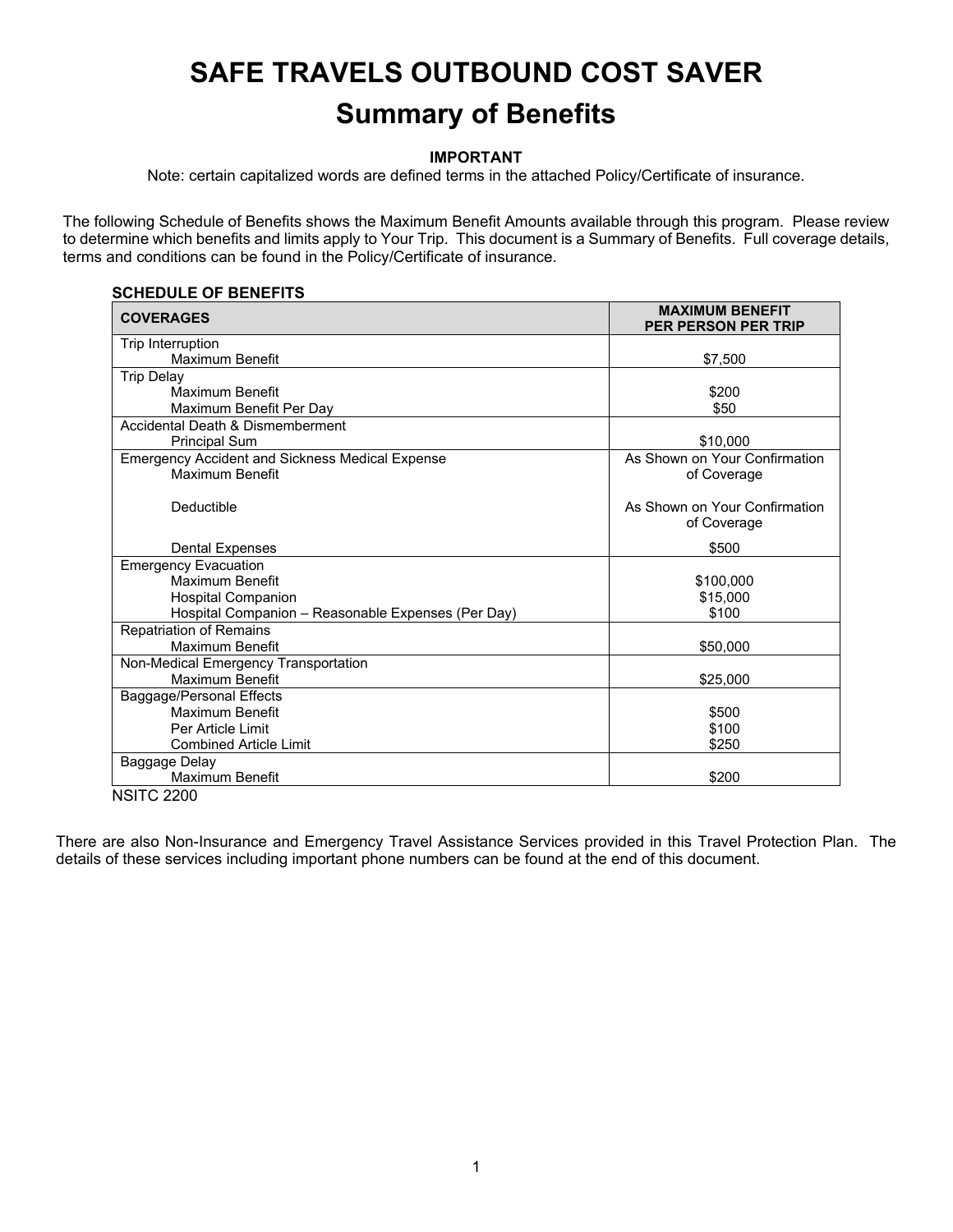

Nationwide Mutual Insurance Company One Nationwide Plaza Columbus, Ohio 43215

This Policy of insurance describes all of the travel insurance benefits, underwritten by Nationwide Mutual Insurance Company (herein referred to as the Company). The insurance benefits vary from program to program. Please refer to the accompanying purchase confirmation and Schedule of Benefits for specific information about the program You purchased. Please contact the administrator immediately if You believe that any of the information provided is incorrect.

This Policy of insurance is issued in consideration of application and payment of any premium due. All statements in the application are representations and not warranties. Only statements contained in a written application format will be used to void insurance, reduce benefits or defend a claim.

You are not eligible to purchase coverage or receive benefits under this Policy if You are unable to travel, are limited from travel, are medically restricted from travel, or are experiencing and/or are under treatment for any illness or injury that limits or restricts Your ability to travel on the date of purchase.

You are not eligible to purchase coverage or receive benefits under this Policy if You have other insurance coverage for the loss(es) for which this Policy is intended to insurance against. Multiple recovers for the same loss covered by other insurance coverage is not available under this Policy.

In the event this Policy has been purchased without insuring any pre-paid Trip costs or purchased for post-departure benefits only, please be advised that Losses claimed under Baggage/Personal Effects and Emergency Accident and Sickness Medical Expense coverages will only be considered if the Loss occurs more than one hundred (100) miles away from Your Home, and more than twenty-four (24) hours after the purchase of this Policy.

NO DIVIDENDS WILL BE PAYABLE UNDER THIS POLICY.

The President and Secretary of Nationwide Mutual Insurance Company witness this Policy.

Jer &

Mark Bernen

*Secretary President*

Licensed Resident Agent (where required by law)

# **TRAVEL PROTECTION POLICY**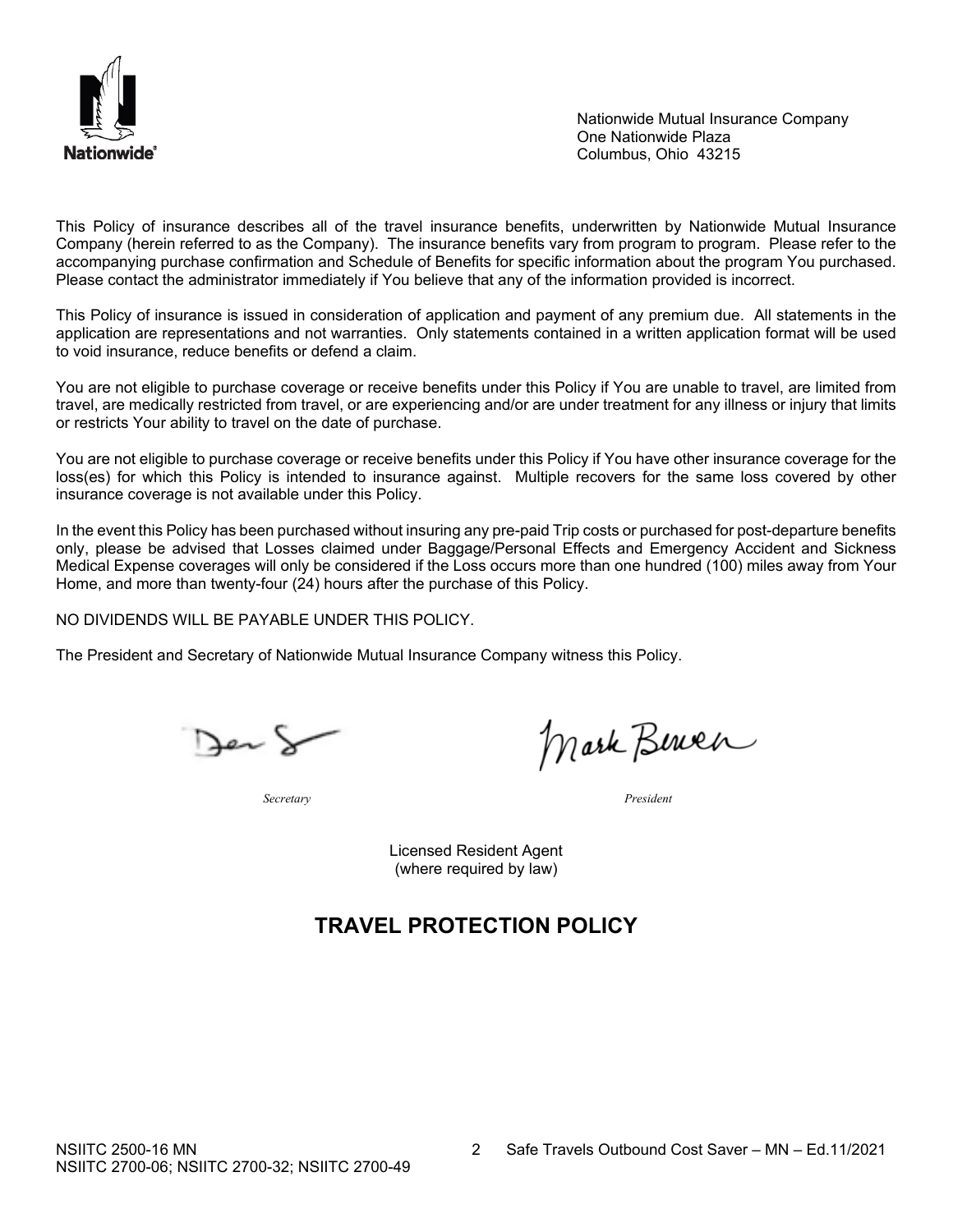# **GENERAL DEFINITIONS**

#### **GENERAL PROVISIONS**

# **COVERAGES:**

Trip Interruption Trip Delay Accidental Death & Dismemberment Emergency Accident and Sickness Medical Expense Emergency Evacuation Repatriation of Remains Repatriation of Remains Non-Medical Emergency Transportation Baggage/Personal Effects Baggage Delay

#### **LIMITATIONS AND EXCLUSIONS**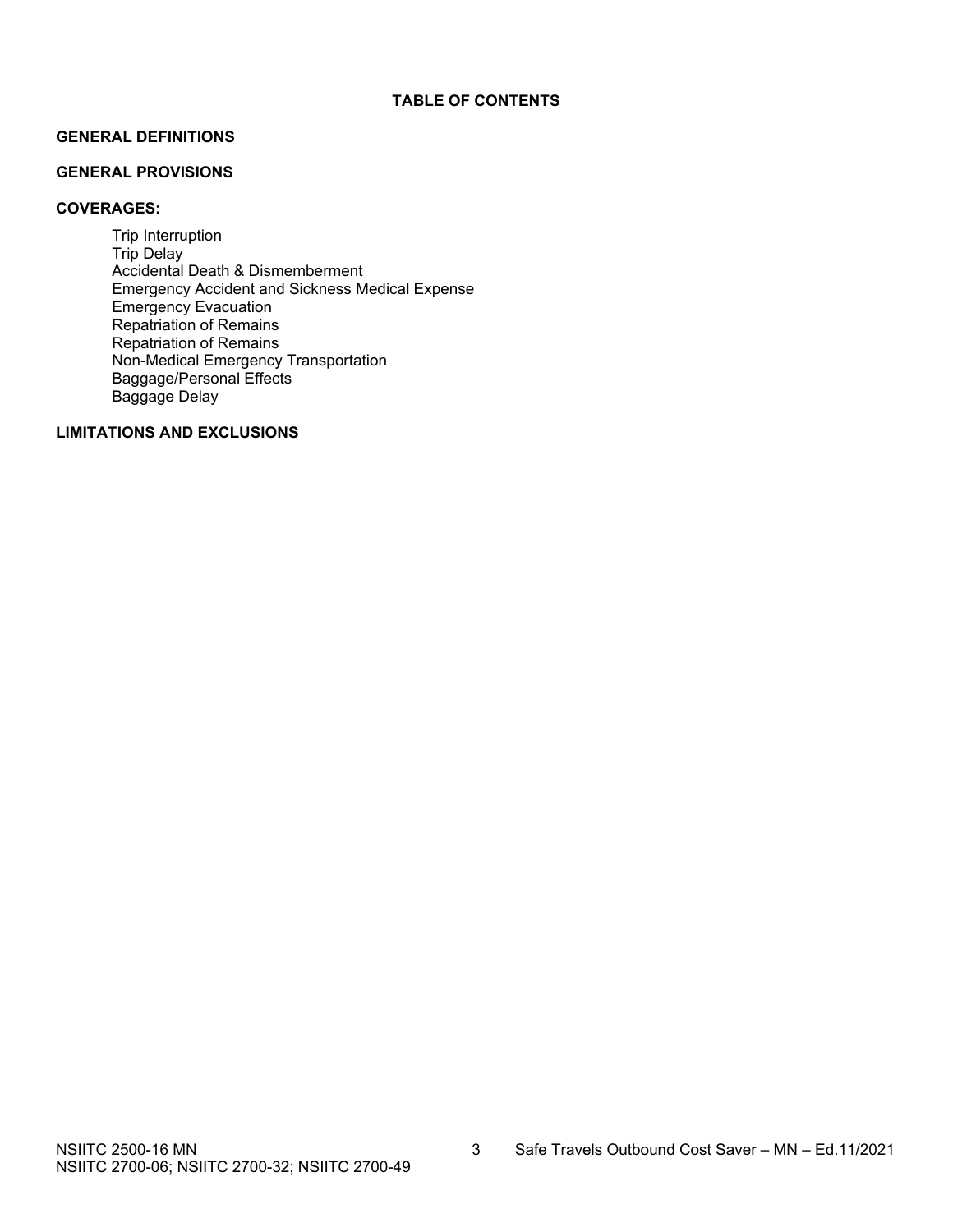# **NATIONWIDE MUTUAL INSURANCE COMPANY TRAVEL PROTECTION INSURANCE POLICY**

#### **GENERAL DEFINITIONS**

Throughout this document, when capitalized, certain words and phrases are defined as follows:

**Accident** means a sudden, unexpected, unintended, specific event that occurs at an identifiable time and place but shall also include exposure resulting from a mishap to a conveyance in which You are traveling.

**Accidental Injury** means Bodily Injury caused by an Accident (of external origin) that: 1) occurs while Your coverage is in effect under this Policy; and 2) requires physical examination and medical treatment by a Physician. The Injury must be the direct cause of loss, must be independent of all other causes, and must not be caused by or resulting from Your Sickness. The injury must be verified by a Physician in a format acceptable to the Company.

**Actual Cash Value** means the lesser of the replacement cost and the purchase price less Depreciation.

**Bodily Contact Sports** means any competitive team sport in which players or participants may have direct physical contact with an opponent. Bodily Contact Sports include but are not limited to: football, soccer, baseball, wrestling, ice hockey, rugby and lacrosse.

**Bodily Injury** means identifiable physical injury that is caused by an Accident and is independent of disease or bodily infirmity.

**Business Partner** means an individual who: (a) is involved in a legal partnership with You; and (b) is actively involved in the day-to-day management of the business.

**Checked Baggage** means Personal Effects brought by You for planned use on Your Trip for which a claim check has been issued to You by a Common Carrier.

**Common Carrier** means any land, sea, and/or air conveyance operating under a valid license for the transportation of passengers for hire. Taxis, limousines, and ride share services are not Common Carriers as defined herein.

**Company** means Nationwide Mutual Insurance Company.

**Complications of Pregnancy** means conditions requiring hospital confinement whose diagnoses are distinct from the pregnancy, but are adversely affected by the pregnancy, including, but not limited to: acute nephritis, nephrosis, cardiac decompression, missed abortion, pre-eclampsia, intrauterine fetal growth retardation, and similar medical and surgical conditions of comparable severity. Complications of Pregnancy also includes termination of ectopic pregnancy, and spontaneous termination of pregnancy, occurring during a period of gestation in which a viable birth is not possible. Complications of Pregnancy do not include elective abortion, elective cesarean section, false labor, occasional spotting, morning sickness, physician prescribed rest during the period of pregnancy, hyperemesis gravidarum, and similar conditions associated with the management of a difficult pregnancy not constituting a distinct complication of pregnancy.

**Cruise** means any pre-paid sea arrangements made by the Travel Supplier.

**Default** means a material failure or inability to provide contracted services due to financial insolvency.

**Depreciation** means a reduction in value of ten percent (10%) per year from date of purchase for items accompanied by original receipts. For items not accompanied with a receipt, a reduction in value of twenty five percent (25%) the first year and ten percent (10%) per year thereafter. Depreciation will be calculated up to a maximum of eighty 80% from the estimated date of purchase as provided by the claimant. No depreciation will be applied to fine jewelry. There will be no reduction in value for an item less than one (1) year old and accompanied by an original receipt.

**Domestic Partner** means a person who is at least eighteen (18) years of age with whom You reside and can show evidence of cohabitation and shared financial assets and obligations for at least the previous six (6) months and has an affidavit of domestic partnership, if recognized by the jurisdiction within which You reside.

**Economy Fare** means the lowest published rate for a one-way economy ticket.

NSIITC 2500-16 MN 4 Safe Travels Outbound Cost Saver – MN – Ed.11/2021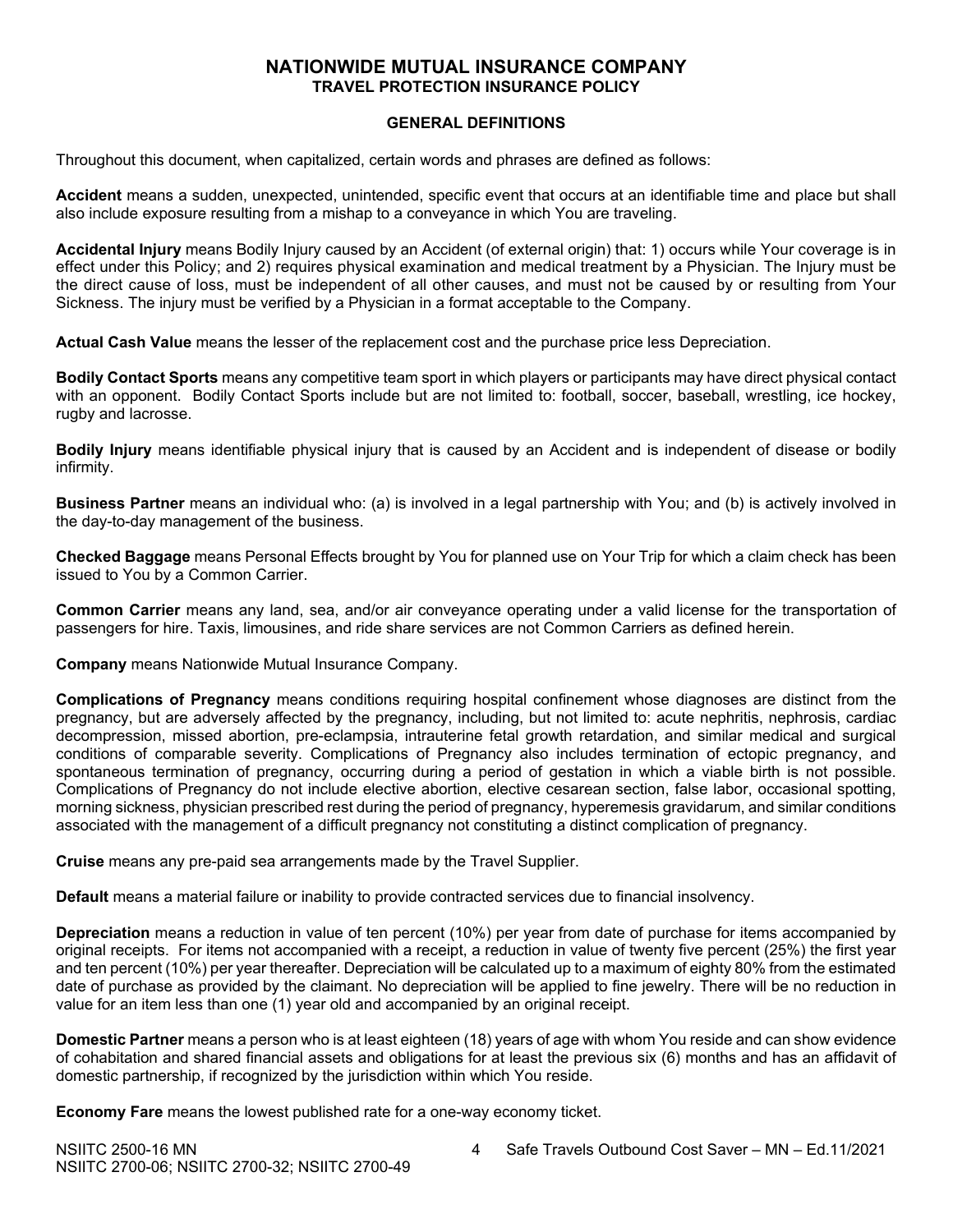**Effective Date** means 12:01 A.M. local time, at Your location, on the day after the required premium for such coverage is received by the Company or its authorized representative.

**Eligible Person** means a resident of the United States who is listed on Your purchase confirmation, is scheduled to take a Trip, applies for coverage under the Policy, and pays the required premium.

**Extreme Sports** means any high-risk non-team sport or recreation activity that is dangerous and if performed optimally, even by the highly skilled, risks loss of life or limb. Extreme Sports often involve speed, height, a high level of physical exertion and/or highly specialized gear. Extreme Sports include but are not limited to: skydiving, BASE jumping, hang gliding, Parachuting, bungee jumping, caving, rappelling, spelunking, white or black water rafting above Grade 3, Skiing or snowboarding outside marked trails or in an area accessed by helicopter, Mountaineering, Rock Climbing, any high‐altitude activity, personal combat or fighting sports, rodeo, racing or practicing to race any motorized vehicle, bicycle or watercraft, free diving, and scuba diving at a depth greater than sixty (60) feet or without a dive master.

**Family Member** means Your or Your Traveling Companion's legal or common law spouse, civil union partner, parent, legal guardian, step-parent, grandparent, parents-in-law, grandchild, natural or adopted child, step-child, children-in-law, brother, sister, step-brother, step-sister, brother-in-law, sister-in-law, aunt, uncle, niece or nephew, Business Partner, or Domestic Partner.

**Hazard** means:

- a) Any delay of a Common Carrier (including Inclement Weather);
- b) Any delay by a traffic Accident en route to a departure, in which You or Your Traveling Companion is not directly involved;
- c) Any delay due to lost or stolen passports, travel documents or money, Quarantine, hijacking, unannounced Strike, Natural Disaster, civil commotion or riot;
- d) A closed roadway causing cessation of travel to the destination of the Trip (substantiated by the department of transportation, state police, etc.).

**Home** means Your primary place of residence.

**Home Country** means the United States of America.

**Hospital** means a facility that:

- (a) holds a valid license if it is required by the law;
- (b) operates primarily for the care and treatment of sick or injured persons as in-patients;
- (c) has a staff of one or more Physicians available at all times;
- (d) provides twenty-four (24) hour nursing service and has at least one registered professional nurse on duty or call;

(e) has organized diagnostic and surgical facilities, either on the premises or in facilities available to the hospital on a pre-arranged basis; and

(f) is not, except incidentally, a clinic, nursing home, rest home, drug or physical rehabilitation facility or convalescent home for the aged, or similar institution.

**Inclement Weather** means any severe weather condition that delays the scheduled arrival or departure of a Common Carrier.

**Insured** means the Eligible Person who elected to purchase coverage and whose premium was paid under the Policy.

**Loss** means Bodily Injury, Sickness or damage sustained by You, while coverage is in effect, in consequence of happening of one or more of the occurrences against which the Company has undertaken to indemnify You.

**Maximum Benefit** means the largest total amount that the Company will pay under any one benefit for You, as shown on the Schedule of Benefits and subject to any applicable sub-limits for certain types of activities.

**Mountaineering** means the sport, hobby or profession of walking, hiking, climbing and Rock Climbing up mountains that requires the use of ropes, harnesses, crampons or ice axes, and involves ascending beyond an altitude of four thousand five hundred (4,500) meters.

**Natural Disaster** means earthquake, flood, fire, hurricane, blizzard, avalanche, tornado, tsunami, volcanic eruption, or landslide that is due to natural causes and includes an event that is directly due to naturally occurring wildfire, earthquake, windborne dust or sand, volcanic eruption, tsunami, snow, rain or wind, that results in widespread and severe damage such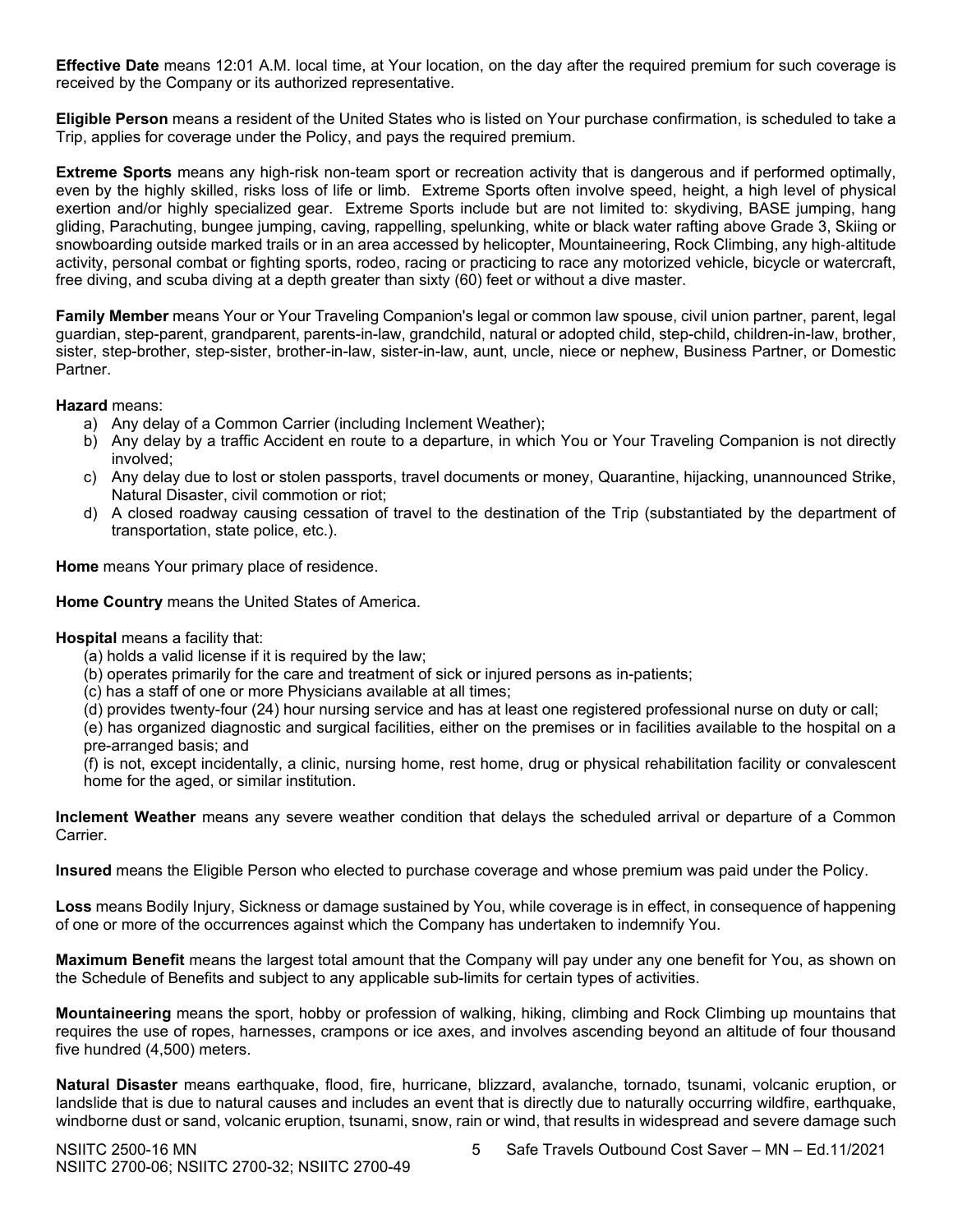that either the government of the country where the Natural Disaster occurs issues an official disaster declaration or the U.S. Government issues advice to leave the country where the Natural Disaster occurs.

**Necessary Treatment** means medical services and/or supplies recommended by the treating Physician that must be performed during the Trip due to the serious and acute nature of the Sickness or Accidental Injury. The Company will not pay Covered Medical Expenses incurred after Your return Home from the Trip or after the Scheduled Return Date except as provided under the Extension of Benefits coverage.

**Other Insurance** means any and every type of insurance covering the same or similar risk/loss as covered under this Policy. Coverage under this Policy shall be secondary to coverage under all Other Insurance except where prohibited by law.

**Parachuting** means an activity involving the breaking of a free fall from an airplane using a parachute.

**Payments or Deposits** means the cash, check, or credit card amounts actually paid for Your Trip. Payments made in the form of a certificate, voucher not purchased by cash, grant or discount are not Payments or Deposits as defined herein.

**Personal Computer** means a small, general purpose electronic device for storing and processing data that is created to be utilized by one individual at a time and can perform multiple functions. The size and capabilities of the computer allow it to be operated for personal purposes. Personal Computers shall include desktop computers and laptop computers. Personal Computers shall also include:

- tablets
- Personal Digital Assistant (PDA)
- handheld devices and smartphones
- e-readers

**Personal Effects** means Your privately-owned articles including clothing and toiletry items brought by You for planned use on Your Trip.

**Physician** means a licensed practitioner of medical, surgical or dental services, or a Christian Science Practitioner, acting within the scope of his/her license. The treating Physician may not be You, Your Traveling Companion or a Family Member.

**Policy** means this document, and any endorsements, riders or amendments that will attach during the period of coverage.

**Political Situation** means a written recommendation by officials of Your Home Country that You leave Your Host Country for non-medical reasons, or, if You are expelled or declared persona non-grata, on the written authority of Your Host Country.

**Pre-Existing Condition** means an illness, disease, or other condition during the one hundred eighty (180) day period immediately prior to the Effective Date of Your Policy for which You, Your Traveling Companion or a Family Member booked to travel with You: 1) exhibited symptoms that would have caused a typical person to seek care or treatment; or 2) received or received a recommendation for a test, examination, or medical treatment; or 3) took or received a prescription for drugs or medicine. Item (3) of this definition does not apply to a condition that is treated or controlled solely through the taking of prescription drugs or medicine and remains treated or controlled without any adjustment or change in the required prescription throughout the one hundred eighty (180) day period before the Effective Date of Your Policy.

**Quarantine** means Your strict isolation imposed by a Government authority or Physician to prevent the spread of disease. An embargo preventing You from entering a country is not a Quarantine.

**Reasonable Expenses** means any meal, lodging, local transportation and essential phone call expense that were necessarily incurred as the result of a covered event, and that were not provided free of charge or otherwise reimbursed by a Common Carrier, Travel Supplier or other party.

**Rock Climbing** means the activity of climbing up, down or across artificial rock walls or natural rock formations under the supervision of a guide and utilizing approved safety equipment.

**Scheduled Departure Date** means the date on which You are originally scheduled to leave on Your Trip.

**Scheduled Return Date** means the date on which You are originally scheduled to return to the point of origin or to a different final destination.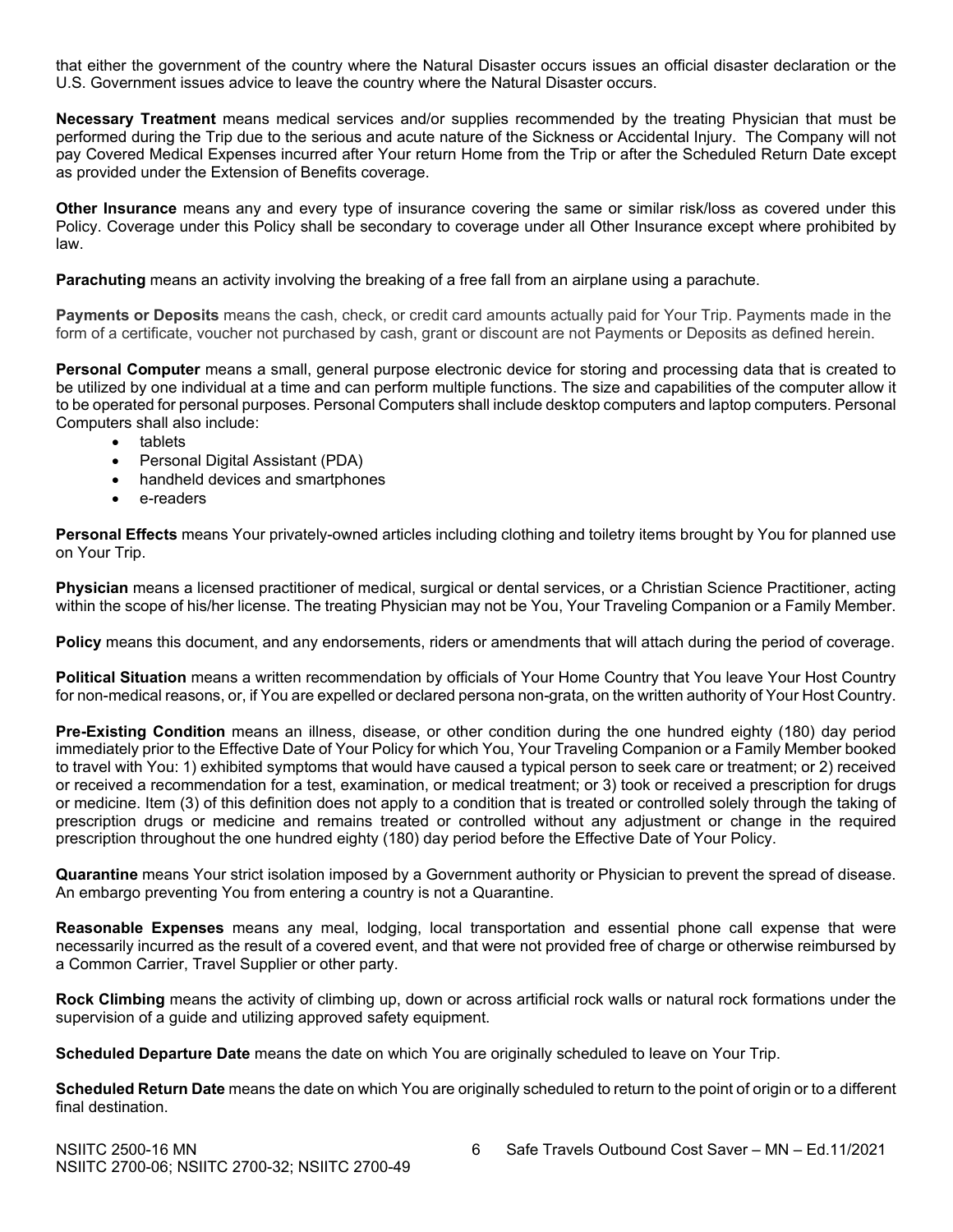**Security Situation** means a civil and/or military uprising, insurrection, war, revolution, or other violent disturbance in a Host Country, which, in the opinion of either the recognized government of Your Home Country, the Host Country, or the Travel Assistance Company immediate evacuation is advised. Emergency Security Situation does not include Natural Disasters.

**Sickness** means an illness or disease of the body that: 1) requires a physical examination and medical treatment by a Physician and 2) commences, worsens or presents new symptoms while Your coverage is in effect.

**Ski** or **Skiing** means winter recreation of snow skiing, snowboarding, or telemarking on Trail systems as accessed by a pre-paid use ticket for lifts and/or use or admission, but does not include cross country skiing, back country skiing, heliskiing, extreme skiing, snowcat skiing, ski-jumping, off-piste skiing, tubing, luging, half-pipes, terrain parks, or other snow play activities either on or off Trails.

**Sound Natural Teeth** means teeth that are whole or properly restored and are without impairment, periodontal or other conditions and are not in need of the treatment provided for any reason other than an Accidental Injury. For purposes of this Policy, teeth previously restored with a crown, inlay, onlay, or porcelain restoration or treated by endodontics, except amalgam or composite resin fillings, are not considered Sound Natural Teeth.

**Strike** means any unannounced labor disagreement that interferes with the normal departure and arrival of a Common Carrier.

**Terrorist Incident** means an act of violence, other than civil commotion, insurrection or riot (that is not an act of war, declared or undeclared), that results in loss of life or major damage to property, by any person acting on behalf of, or in connection with, any organization that is generally recognized as having the intent to overthrow or influence the control of any government The act must be deemed an act of terrorism by U.S. Department of State or the law enforcement organization in charge at the location of the Terrorist Incident.

**Trails** means named skier paths as designated for downhill travel as shown on a resort trail map using the international difficulty rating Trails does not include connecting paths or cross-overs between downhill trails, trails that are outside the established marked and patrolled boundaries of a Ski resort, or areas designated as unsafe or closed by ski resort management for avalanche control work.

**Travel Arrangements** means: (a) transportation; (b) accommodations; and (c) other specified services arranged by the Travel Supplier for the Trip.

**Travel Assistance Company** means the service provider listed on Your purchase confirmation.

**Travel Supplier** means a Cruise line, airline, hotel, etc., who has made the land, air and/or sea arrangements.

**Traveling Companion** means a person who has coordinated Travel Arrangements or vacation plans with You and intends to travel with You during the Trip. Note: a group or tour leader is not considered Your Traveling Companion unless You are sharing room accommodations with the group or tour leader.

**Trip** means scheduled travel with a defined itinerary away from Your Home up to one hundred eighty (180) days in length for which coverage is purchased under this Policy and premium is paid.

**Unforeseen** means not anticipated or expected and occurring after the Effective Date of Your Policy.

**Uninhabitable** means that, as determined by a qualified examiner selected by the Company in its sole discretion: (1) the building structure itself is unstable and there is a risk of collapse in whole or in part; (2) there is exterior or structural damage to the building allowing elemental intrusion, such as rain, wind, hail or flood; (3) immediate safety hazards affecting the building have yet to be cleared, such as debris on roofs or downed electrical lines; or (4) the building is without electricity or water and/or is not suitable for human occupancy.

You or Your refers to the Insured.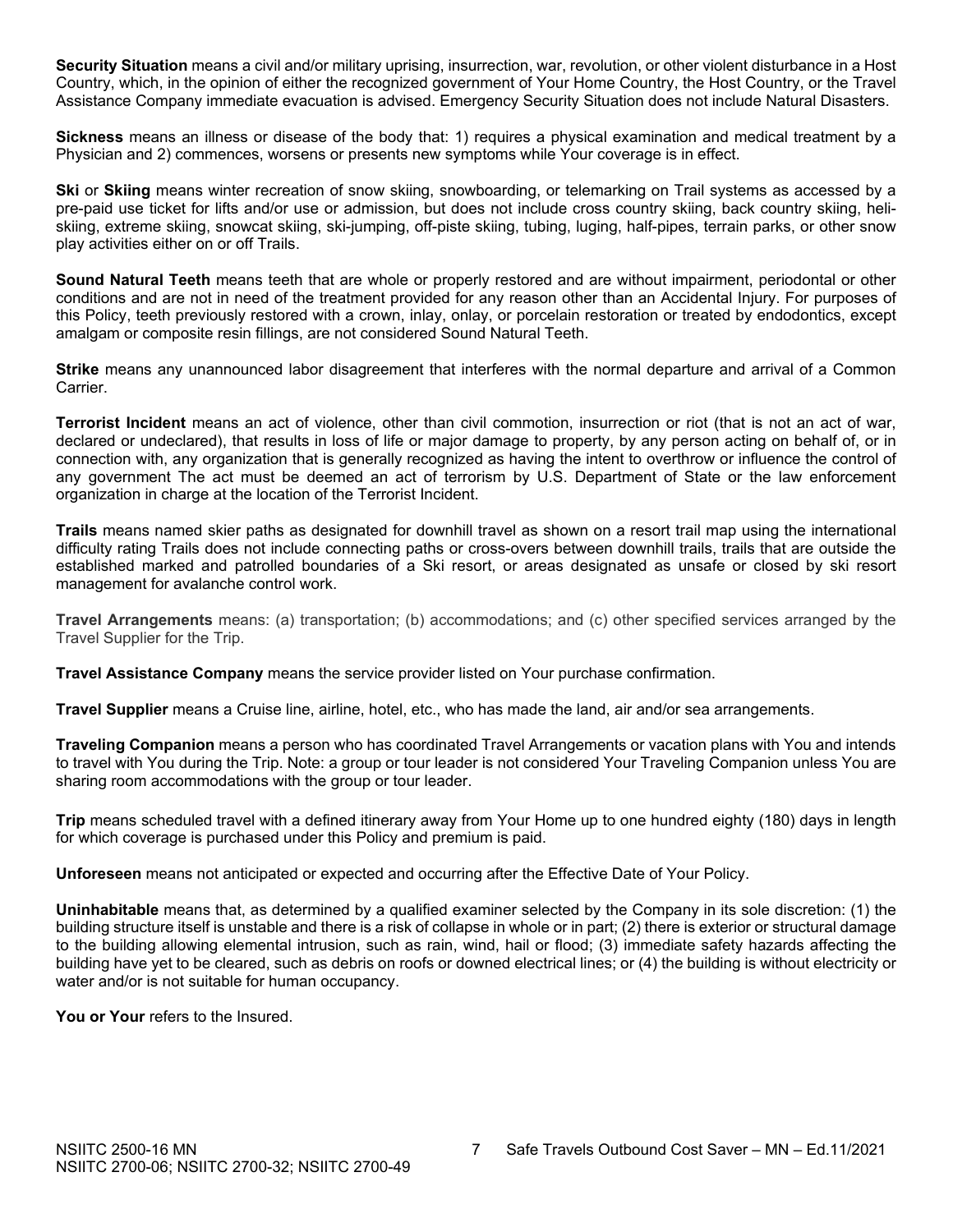The following provisions apply to all coverages:

**LEGAL ACTIONS -** No legal action for a claim can be brought against the Company until sixty (60) days after the Company receives Proof of Loss. No legal action for a claim can be brought against the Company more than three (3) years after the time required for giving Proof of Loss.

**CONTROLLING LAW -** Any part of this Policy that conflicts with the state law where the Policy is issued is changed to meet the minimum requirements of that law.

**GOVERNING JURISDICTION** – The insurance regulatory agency and courts of the jurisdiction in which You reside shall have jurisdiction over the individual coverage as if such coverage or plan were issued directly to You.

**MISREPRESENTATION AND FRAUD -** Your coverage shall be void if, whether before or after a Loss, You or someone on Your behalf concealed or misrepresented any material fact or circumstance concerning this Policy or the subject thereof, or Your interest therein, or if You commit fraud or false swearing in connection with any of the foregoing. No oral or written misrepresentation made by You, or on Your behalf, in the negotiation of insurance, shall be deemed material, or defeat or avoid the Policy, or prevent its attaching, unless made with the intent to deceive and defraud, or unless the matter misrepresented increases the risk of loss. You must fully cooperate in the event the Company determines that an investigation of any claim is warranted.

**DUTY OF COOPERATION** - You agree to fully cooperate with the Company in the event the Company determines that an investigation is warranted regarding any claim for coverage under this Policy. You agree to comply with all requests by the Company to provide information and/or documentation related to any claim under this Policy. You agree to cooperate with the Company in the investigation and assessment of any loss and/or circumstances giving rise to a loss under this Policy.

**SUBROGATION -** To the extent the Company pays for a Loss suffered by You, the Company will take over the rights and remedies You had relating to the Loss. This is known as subrogation. You must help the Company to preserve its rights against those responsible for the Loss. This may involve signing any papers and taking any other steps the Company may require. If the Company takes over Your rights, You must sign an appropriate subrogation form supplied by the Company. The Company's rights do not apply against any person insured under this or any other policy or coverage part the Company issued with respect to the same occurrence or loss if the loss or occurrence arose out of non-intentional acts of such persons.

**ASSIGNMENT -** This Policy and all coverages provided are not assignable, whether by operation of law or otherwise, but benefits may be assigned.

#### **WHEN YOUR COVERAGE BEGINS** - Provided:

- a) coverage has been elected; and
- b) the required premium has been paid, and
- c) You have insured pre-paid Trip costs.

All coverage on the Scheduled Departure Date, or the actual departure date if change is required by a Common Carrier, when You depart for the first Travel Arrangement (or alternate travel arrangement if You must use an alternate travel arrangement to reach Your Trip destination) for Your Trip.

In the event this Policy has been purchased without insuring any pre-paid Trip costs or purchased for post-departure benefits only, coverage under Baggage/Personal Effects and Emergency Accident and Sickness Medical Expense coverages will begin twenty-four (24) hours after the purchase of this Policy and only when you are more than one hundred (100) miles away from Your Home.

# **WHEN YOUR COVERAGE ENDS**

All Coverages will end the earliest of the following:

- (a) the Scheduled Return Date as stated on the travel tickets;
- (b) the date and time You return to Your origination point if prior to the Scheduled Return Date;

(c) the date and time You deviate from, leave or change the original Trip itinerary (unless due to Unforeseen and unavoidable circumstances covered by the Policy);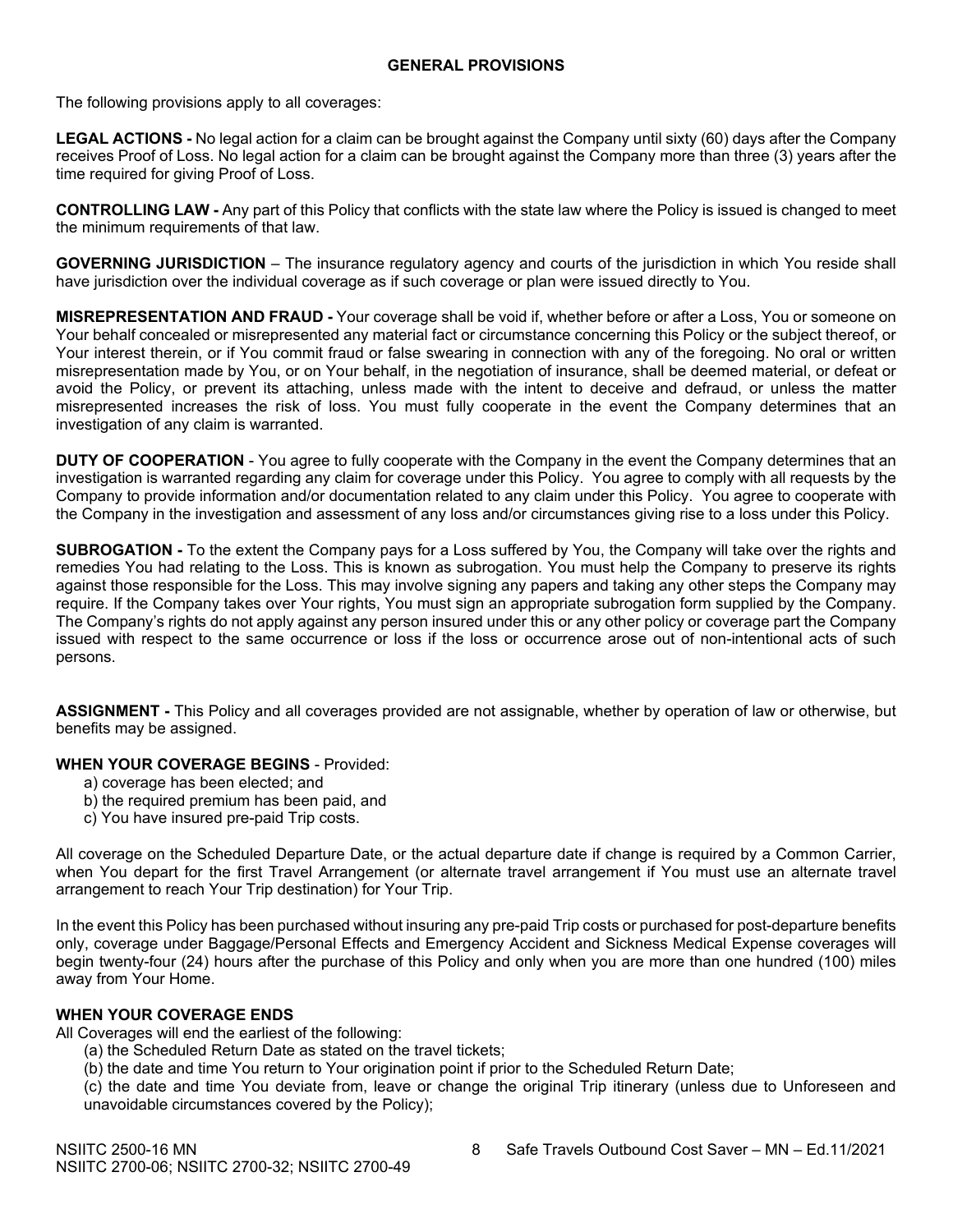(d) if You extend the return date, coverage will terminate at 11:59 P.M., local time, at Your location on the Scheduled Return Date, unless otherwise authorized by the Company in advance of the Scheduled Return Date; (e) the time You reach the destination of Your one-way Trip.

**EXTENDED COVERAGE -** Coverage will be extended under the following conditions, should they occur during the journey to the return destination or to a different destination:

(a) If You are a passenger on a scheduled Common Carrier that is unavoidably delayed up to five (5) days in reaching the final destination, coverage will be extended for the period of time needed to arrive at the final destination.

(b) If You are unavoidably delayed up to five (5) days in traveling on the Scheduled Return Date due to a reason covered under this Policy, coverage will be extended for the period of time needed to arrive at the point of origin or to a different final destination.

(c) If: (a) Your entire Trip is covered by the Policy; and (b) Your return is delayed by an event specified under Trip Interruption or Trip Delay. This extension of coverage will end on the earlier of: (a) the date You reach Your return destination; or (b) seven (7) days after the date the Trip was scheduled to be completed.

**EXCESS INSURANCE LIMITATION** - The insurance provided by this Policy shall be in excess of all Other Insurance except where prohibited by law. If at the time of the occurrence of any Loss there is Other Insurance in place, the Company shall be liable only for the excess of the amount of Loss paid or payable by Other Insurance.

**CHANGE OF BENEFICIARY -** Unless the Insured makes an irrevocable designation of beneficiary, the right to change of beneficiary is reserved to the Insured and the consent of the beneficiary or beneficiaries shall not be requisite to surrender or assignment of this Policy or to any change of beneficiary or beneficiaries, or to any other changes in this Policy. The first clause of this provision, relating to the irrevocable designation of beneficiary, may be omitted at the Insurer's option.

# **The following provisions apply to all benefits except Baggage/Personal Effects and Baggage Delay:**

**PAYMENT OF CLAIMS -** The Company, or its designated representative, will pay a claim after receipt of acceptable Proof of Loss.

Benefits for Loss of life are payable to Your beneficiary on file with the Company. If a beneficiary is not designated by You at the time of purchase, benefits for Loss of life will be paid to Your estate.

All other claims will be paid to You. In the event You are a minor, incompetent or otherwise unable to give a valid release for the claim, the Company may make arrangement to pay claims to Your legal guardian or other qualified representative.

All or a portion of all other benefits provided by this Policy, subject to Your written direction, will be paid directly to the provider of the service(s). All benefits not paid to the provider will be paid to You.

Any payment made in good faith will discharge the Company's liability to the extent of the claim.

The applicable benefit amount will be reduced by the amount of benefits, if any, previously paid by Other Insurance policies. In no event will the Company reimburse You for an amount greater than the amount paid by You.

All benefits payable under this Policy shall be reduced by the amount of any credit, voucher or refund provided by any Common Carrier, Travel Supplier or any other third party.

**NOTICE OF CLAIM** – Notice of claim must be given by the claimant (either You or someone acting for You) to the Company or to an agent of the Company within twenty (20) days after a covered Loss first begins. Notice should include Your name, and the Plan number. Notice should be given to the Company's administrative office, or to an agent of the Company.

**PROOF OF LOSS -** You must send the Company, or its designated representative, Proof of Loss within ninety (90) days after a covered Loss occurs. Failure to furnish such proof within the time required shall not invalidate nor reduce any claim if it was not possible to give proof within such time, provided such proof is furnished and in no event, except in the absence of legal capacity, later than one year from the time proof is otherwise required. Where possible and/or required by this Policy, independent validation of Proof of Loss must be proved to the Company within the foregoing time periods.

**PHYSICAL EXAMINATION AND AUTOPSY -** The Company, or its designated representative, at its own expense, have the right to have You examined as often as necessary while a claim is pending. The Company, or its designated representative, also has the right to have an autopsy made unless prohibited by law.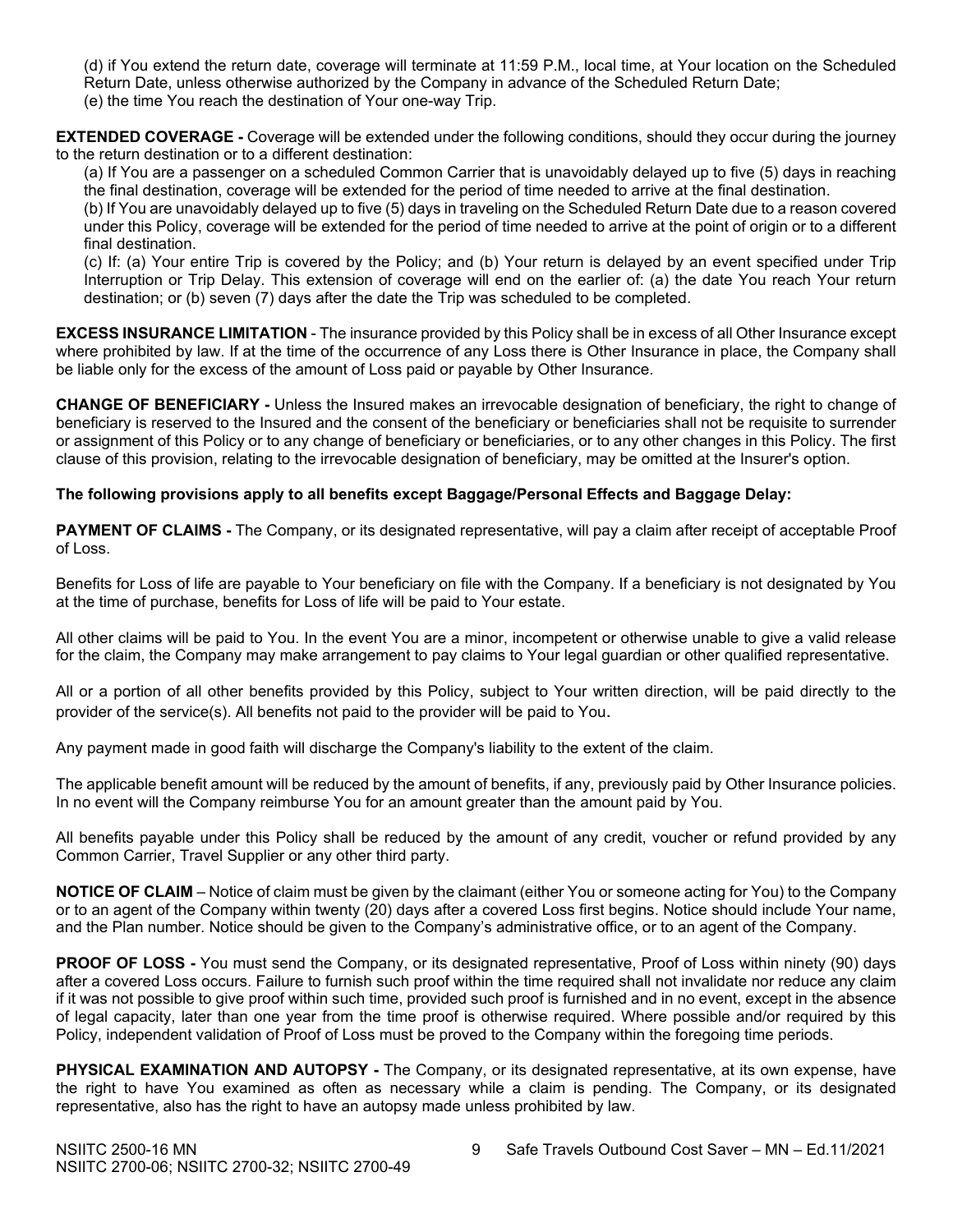**EXAMINATION UNDER OATH** – The Company, or its designated representative, at its own expense, have the right to have You questioned under oath as often as necessary while a claim is pending.

**TIME OF PAYMENT OF CLAIMS -** Benefits payable under this Policy for any Loss other than Loss for which this Policy provides any periodic payment will be paid immediately upon receipt of due written Proof of such Loss. Subject to due written Proof of Loss, all accrued indemnities for Loss for which this Policy provides periodic payment will be paid monthly and any balance remaining unpaid upon the termination of liability, will be paid immediately upon receipt of due written proof.

All claims shall be paid within thirty (30) days following receipt by the Company of due Proof of Loss, and within five (5) business days of the Company's valuation of the loss amount. Failure to pay within such period shall entitle the claimant to interest at the rate of six (6) percent per annum from the thirtieth (30th) day after receipt of such Proof of Loss to the date of late payment, provided that interest amounting to less than one dollar need not be paid. You or Your assignee shall be notified by the Company or designated representative of any known failure to provide sufficient documentation for a due Proof of Loss within five (5) business days after receipt of the claim. Any required interest payments shall be made within forty-five (45) days after the payment.

# **The following provisions apply to Baggage/Personal Effects and Baggage Delay coverages:**

**NOTICE OF LOSS -** If Your property covered under this Policy is lost, stolen or damaged, You must:

- (a) notify the Company, or its authorized representative as soon as possible;
- (b) take immediate steps to protect, save and/or recover the covered property:

(c) give immediate notice to the carrier, Travel Supplier, property manager or bailee who is or may be liable for the Loss or damage and provide a copy of such notification to the Company;

(d) notify the police or other authority in the case of robbery or theft within twenty-four (24) hours and provide a copy of such report to the Company; and

(e) complete all steps required by local police or authorities to pursue investigation of the claim in the case of robbery or theft.

**SETTLEMENT OF LOSS** - Claims for damage and/or destruction shall be paid after acceptable proof of the damage and/or destruction is presented to the Company and the Company has determined the claim is covered. Claims for lost property will be paid after the lapse of a reasonable time if the property has not been recovered. You must present acceptable Proof of Loss and the value involved to the Company. Payable benefits will be issued within five (5) business days of valuation of the loss amount.

**DISAGREEMENT OVER SIZE OF LOSS:** If there is a disagreement about the amount of the Loss, either You or the Company can make a written demand for an appraisal. After the demand, You and the Company will each select their own competent appraiser. After examining the facts, each of the two appraisers will give an opinion on the amount of the Loss. If they do not agree, they will select an arbitrator. Any figure agreed to by two (2) of the three (3) (the appraisers and the arbitrator) will be binding. The appraiser selected by You will be paid by You. The Company will pay the appraiser they choose. You will share equally with the Company the cost for the arbitrator and the appraisal process. Appraisal proceedings will take place in the state of Minnesota.

#### **COVERAGES**

No Coverage is intended to duplicate or overlap any other Coverage or benefit provided under this Policy. Should there be an inadvertent duplication of benefit or coverage, the Company will only provide payable benefits under the Coverage with the highest Maximum Benefit or largest scope of coverage subject to any applicable sub-limits.

#### **TRIP INTERRUPTION**

The Company will reimburse You, up to the Maximum Benefit shown on the Schedule of Benefits, subject to any applicable sub-limits, if You interrupt Your Trip after Your departure or if You join Your Trip after Your Scheduled Departure Date due to any of the following Unforeseen reasons that occur while this coverage is in effect for You:

1. Your Sickness, Accidental Injury or death, that results in medically imposed restrictions as certified by a Physician at the time of Loss preventing Your continued participation in the Trip. A Physician must advise to cancel the Trip on or before the Scheduled Return Date.

2. Sickness, Accidental Injury or death of a Family Member or Traveling Companion booked to travel with You that a.) occurs while you are on Your Trip; b.) requires Necessary Treatment at the time of interruption; and c.) as certified by a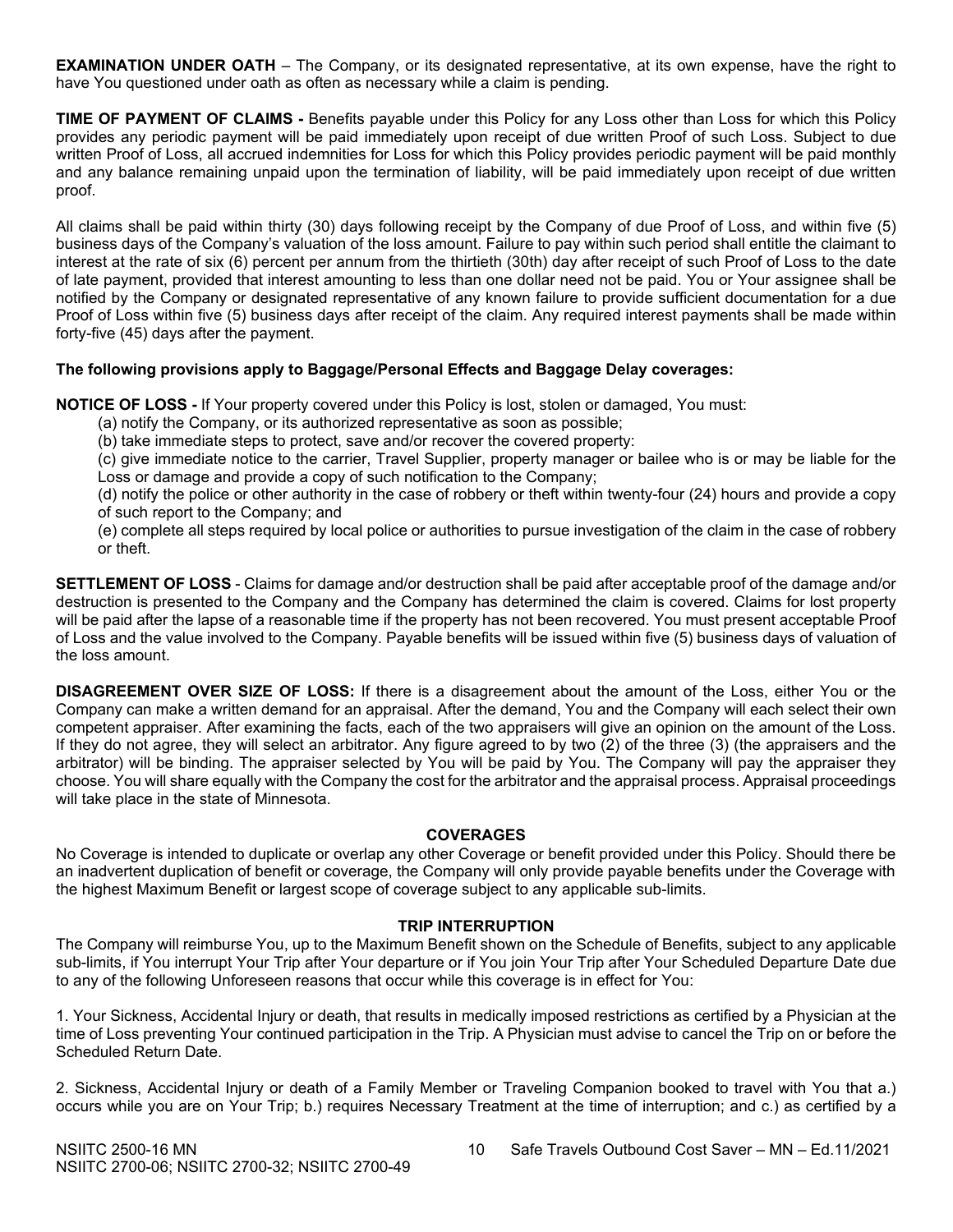Physician, results in medically imposed restrictions so disabling as to prevent that person's continued participation on the Trip.

3. Sickness, Accidental Injury or death of a non-traveling Family Member.

4. After five (5) years of continuous employment at the same company, You are terminated or laid-off during Your Trip, from full time employment by that company through no fault of Your own.

5. Your transfer of employment of two hundred fifty (250) miles or more that occurs during Your Trip. The transfer must require Your Home to be relocated.

6. Your or Your Traveling Companion's company being made unsuitable for business by fire, flood, burglary, vandalism or other Natural Disaster and You or Your Traveling Companion is responsible for policy and decision making with the company and is directly involved as a member of the disaster recovery team.

7. You or Your Traveling Companion has a previously approved military leave revoked or experience a military reassignment.

8. You, Your Traveling Companion or Family Member, who are military personnel, and are called to emergency duty to provide aid or relief in the event of a Natural Disaster (this does not include war).

9. Natural Disaster at the site of Your destination that renders Your destination accommodations Uninhabitable.

10. You or Your Traveling Companion is delayed or has arrangements cancelled by a Common Carrier due to delays resulting from Inclement Weather, mechanical breakdown, or an organized labor Strike that affects public transportation, provided:

- a. the scheduled carrier connecting times must be no less than ninety (90) minutes; and
- b. the scheduled time between arrival at the scheduled Trip departure city and the scheduled Trip departure is four (4) hours or longer.

11. A Terrorist Incident that occurs in Your departure city or in a city listed on Your Trip itinerary during Your Trip.

12. You or Your Traveling Companion are a victim of a felonious assault.

13. You or Your Traveling Companion being hijacked, Quarantined, required to serve on a jury or subpoenaed during the Trip; having Your Home made Uninhabitable by Natural Disaster; or burglary of Your principal place of residence during the Trip.

14. You or Your Traveling Companion being directly involved in a traffic Accident while en route to departure (substantiated by a police report provided by You to the Company).

The Company will reimburse You up to the Maximum Benefit shown on the Schedule of Benefits, subject to any applicable sub-limits, for the following:

- (a) unused portion of the pre-paid, forfeited, non-refundable Payments or Deposits You paid for Your Trip provided the premium paid is received by the Company (or its authorized representative) and You insure all pre-paid Trip costs;
- (b) the airfare paid less the value of applied credit from an unused travel ticket, to return home, join or rejoin the original Travel Arrangements limited to the cost of one-way economy airfare or similar quality as originally issued ticket by scheduled carrier.

The Company will pay for Reasonable Expenses incurred by You if Your Traveling Companion must remain Hospitalized or if You must extend the Trip with additional hotel nights due to a Physician certifying You or Your Traveling Companion cannot fly home due to an Accident or a Sickness but do not require Hospitalization.

In no event shall the amount reimbursed exceed the amount You pre-paid for the Trip.

# **TRIP DELAY**

The Company will reimburse You for Covered Trip Delay Expenses on a one-time basis, up to the Maximum Benefit shown on the Schedule of Benefits, if You are delayed, while coverage is in effect, en route to or from the Trip for twelve (12) or more hours due to a defined Hazard.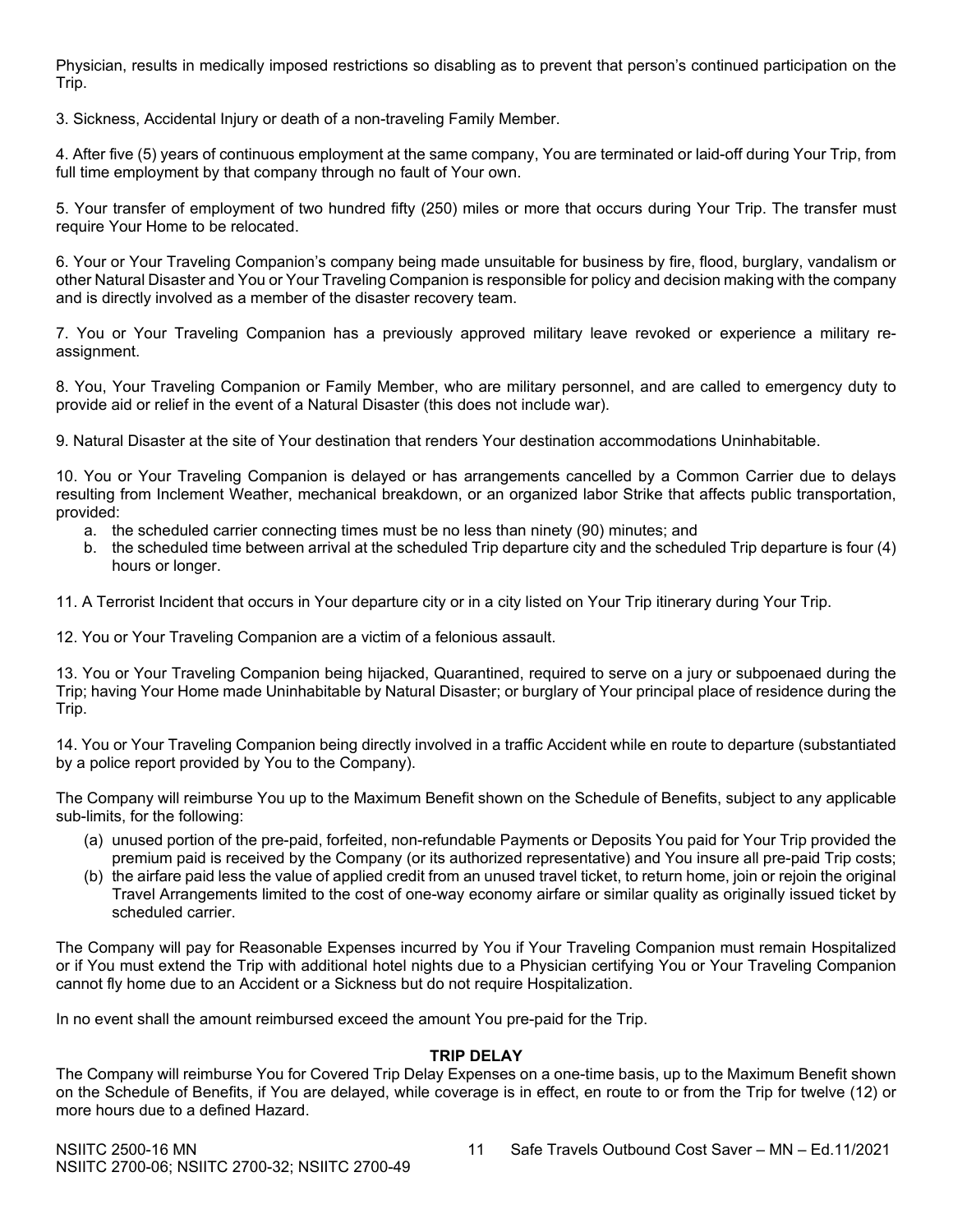Covered Trip Delay Expenses:

(a) Any Reasonable Expenses incurred.

You must provide the following documentation when presenting a claim for these benefits:

(a) Written confirmation of the reasons for delay from the Common Carrier whose delay resulted in the Loss, including but not limited to, scheduled departure and return times and actual departure and return times.

## **ACCIDENTAL DEATH AND DISMEMBERMENT**

The Company will pay the percentage of the Principal Sum shown in the Table of Losses when You, as a result of an Accidental Injury occurring during the Trip, sustain a Loss shown in the Table below. The Loss must occur within three hundred sixty-five (365) days after the date of the Accident causing the Loss.

The Principal Sum is shown on the Schedule of Benefits.

If more than one Loss is sustained as the result of an Accident, the amount payable shall be the largest amount of a sustained Loss shown in the Table of Losses.

| <b>TABLE OF LOSSES</b>                   |                              |  |  |
|------------------------------------------|------------------------------|--|--|
| Loss of:                                 | Percentage of Principal Sum: |  |  |
| Life                                     | 100%                         |  |  |
| Both hands or both feet                  | 100%                         |  |  |
| Sight of both eyes                       | 100%                         |  |  |
| One hand and one foot                    | 100%                         |  |  |
| Either hand or foot and sight of one eye | 100%                         |  |  |
| Either hand or foot                      | 50%                          |  |  |
| Sight of one eye                         | 50%                          |  |  |
| Speech and hearing in both ears          | 100%                         |  |  |
| Speech                                   | 50%                          |  |  |
| Hearing in both ears                     | 50%                          |  |  |
| Thumb and index finger of same hand      | 25%                          |  |  |

"Loss" with regard to:

- 1. hand or foot, means actual complete severance through and above the wrist or ankle joints;
- 2. eye means an entire and irrecoverable Loss of sight;
- 3. speech or hearing means entire and irrecoverable Loss of speech or hearing of both ears; and
- 4. thumb and index finger mean actual severance through or above the joint that meets the finger at the palm.

# EXPOSURE

The Company will pay benefits for covered Losses that result from You being unavoidably exposed to the elements due to an Accident. The Loss must occur within three hundred sixty-five (365) days after the event that caused the exposure.

#### DISAPPEARANCE

The Company will pay benefits for Loss of life if Your body cannot be located within three hundred sixty-five (365) days after Your disappearance due to an Accident.

#### **EMERGENCY ACCIDENT AND SICKNESS MEDICAL EXPENSE**

The Company will reimburse benefits up to the Maximum Benefit shown on the Schedule of Benefits, subject to any applicable sub-limits, if You incur Covered Medical Expenses for Necessary Treatment of an Accidental Injury or a Sickness that occurs during the Trip.

Covered Medical Expenses are limited to the list below:

- (a) the services of a Physician;
- (b) charges for Hospital confinement and use of operating rooms; Hospital or ambulatory medical-surgical center services. This will also include expenses for a Cruise ship cabin or hotel room, not already included in the cost of Your Trip, if recommended as a substitute for a Hospital room for recovery from an Accidental Injury or a Sickness;
- (c) charges for anesthetics (including administration); x-ray examinations or treatments, and laboratory tests;
- (d) ambulance service;
- (e) drugs, medicines and therapeutic services; and
- (f) emergency and palliative dental treatment (limited to expenses incurred while on Your Trip).

NSIITC 2500-16 MN 12 Safe Travels Outbound Cost Saver – MN – Ed.11/2021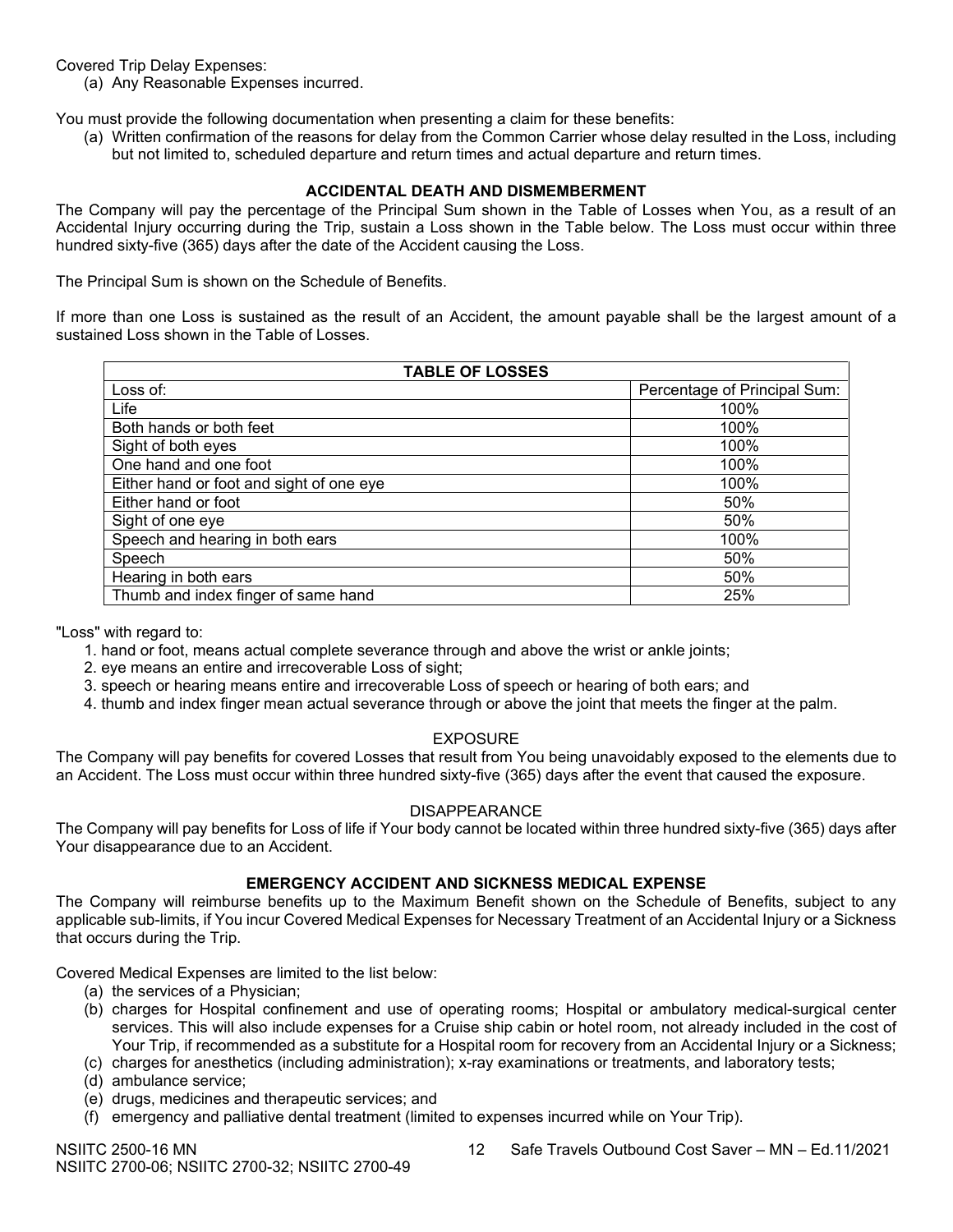The Company will not pay benefits in excess of reasonable and customary charges. The Company will not cover any expenses provided by another party at no cost to You or already included within the cost of the Trip.

The Company will pay benefits up to the Maximum Benefit shown on the Schedule of Benefits, subject to any applicable sub-limits, for dental Necessary Treatment for Accidental Injury to Sound Natural Teeth. Both the Accidental Injury and the dental Necessary Treatment must occur during the Trip.

# **EMERGENCY EVACUATION**

The Company will pay benefits for Covered Evacuation Expenses incurred, up to the Maximum Benefit shown on the Schedule of Benefits, subject to any applicable sub-limits, if an Accidental Injury or Sickness commencing during the course of the Trip results in Your necessary Emergency Evacuation. An Emergency Evacuation must be ordered by a Physician who certifies that the severity of Your Accidental Injury or Sickness warrants Your Emergency Evacuation and verified and arranged by the Travel Assistance Company.

Emergency Evacuation means:

- (a) Your medical condition warrants immediate Transportation from the Hospital where You are first taken when injured or sick to the nearest Hospital where appropriate medical treatment can be obtained. If elected, Transportation to Your Hospital of choice will begin when You are determined to be stable enough for Transportation. Once You arrive at the Hospital of choice, this coverage ends.
- (b) after being treated at a local Hospital, Your medical condition warrants Transportation to Your Home or a Hospital of Your choice where You reside, to obtain further medical treatment or to recover; or
- (c) both (a) and (b), above.

Covered Evacuation Expenses are reasonable and customary expenses for necessary Transportation, related medical services and medical supplies incurred in connection with Your Emergency Evacuation. All Transportation arrangements made for evacuating You must be by the most direct and economical route possible. Expenses for Transportation must be:

- (a) recommended by the attending Physician;
- (b) required by the standard regulations of the conveyance transporting You; and
- (c) authorized in advance by the Company or its authorized Travel Assistance Company and arranged by the Company's authorized Travel Assistance Company.

Notwithstanding the forgoing, in the event the Emergency Evacuation services are not arranged by the Company's authorized Travel Assistance Company, the Company, in its sole discretion, may elect to evaluate the need for the Emergency Evacuation and provide limited reimbursement for the portion of the expenses related to such Emergency Evacuation as would have been authorized by Company's authorized Travel Assistance Company.

Transportation of Minor Children: If You are in the Hospital for more than seven (7) days, or pass away during the Trip, the Company will return Your unattended minor child(ren) (under the age of eighteen (18)) who is/are accompanying You on the scheduled Trip, to their home, to the domicile of a person nominated by You or Your next of kin with an attendant if necessary.

#### Hospital Companion:

Transportation to Join You: If You are traveling alone and are in a Hospital alone for more than seven (7) consecutive days or if the attending Physician certifies that due to Your Accidental Injury or Sickness, You will be required to stay in the Hospital for more than seven (7) consecutive days, upon request the Company will bring a person, chosen by You, for a single visit to and from Your bedside provided that repatriation is not imminent. Reasonable Expenses: The Company will also pay for Reasonable Expenses incurred by the person up to the Maximum Benefit shown on the Schedule of Benefits, subject to any applicable sub-limits.

Transportation services are provided if authorized in advance and arranged by the Company or the Company's Travel Assistance Company and are limited to necessary Economy Fares less the value of applied credit from unused travel tickets, if applicable.

Transportation means any Common Carrier, or other land, water or air conveyance, required for an Emergency Evacuation and includes air ambulances, land ambulances and private motor vehicles.

The Company will not cover any expenses provided by another party at no cost to You or already included within the cost of the Trip.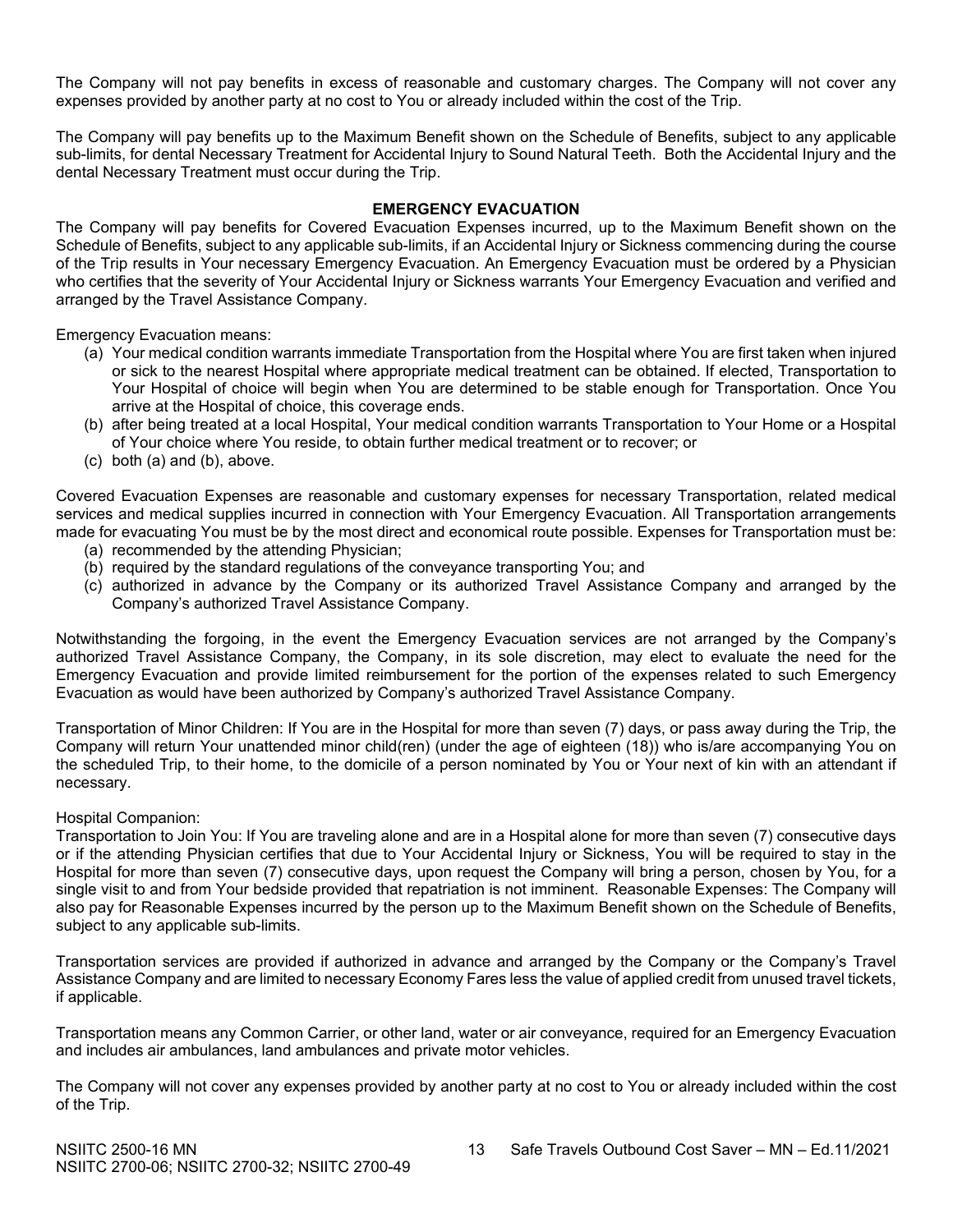#### **REPATRIATION OF REMAINS**

The Company will pay up to the Maximum Benefit shown on the Schedule of Benefits for the Covered Repatriation Expenses incurred to return Your body to the United States of America if You die during the Trip. This benefit is provided only if authorized in advance and arranged by the Company or the Company's Travel Assistance Company.

Covered Repatriation Expenses include, but are not limited to, expenses for embalming, cremation, minimal casket container and transportation.

# **NON-MEDICAL EMERGENCY TRANSPORTATION**

The Company will reimburse You, up to the Maximum Benefit shown on the Schedule of Benefits, for the Covered Transportation Expenses incurred if You must leave Your Trip for a Covered Reason listed below.

#### **Covered Reasons:**

- (a) a Natural Disaster;
- (b) A Security Situation;
- (c) A Political Situation.

Covered Transportation Expenses under this benefit are reasonable and customary expenses for necessary transportation to transport You to the nearest place of safety as determined in advance by the Company or the Company's Travel Assistance Company in its sole discretion or to Your Home, if a Natural Disaster or Security Situation or Political Situation occurs while on Your Trip. Expenses for transportation must be: a) by the most direct and economical route possible; and b) such transportation is reasonably possible under the circumstances.

The Company will pay benefits for Your transportation only if the actual evacuation process has been initiated within seven (7) days from the initial Natural Disaster, Security Situation or Political Situation evacuation notice advised or posted, whichever is earlier, by the recognized government of either the United States or the Host Country.

#### NSIITC 2700-18

**BAGGAGE/PERSONAL EFFECTS**

This coverage is subject to any coverage provided by a Common Carrier and all Other Insurance and shall apply only when such other benefits are exhausted. In order for a claim to be processed under this Coverage, a loss or theft report must be filed with local law enforcement authorities, the Common Carrier, Travel Supplier, tour leader or with a representative of the venue or location where the loss or theft took place.

# PERSONAL EFFECTS AND PROPERTY

The Company will reimburse You up to the Maximum Benefit shown on the Schedule of Benefits, subject to any applicable sub-limits, if You sustain Loss, theft or damage to baggage and Personal Effects during the Trip, provided You have taken all measures possible to protect, save and/or recover the property at all times. The baggage and Personal Effects must be owned by and accompany You during the Trip.

The Company will pay the lesser of the following:

- (a) Actual Cash Value at time of Loss, theft or damage to baggage and Personal Effects; or
- (b) the cost of repair or replacement in like kind and quality.

There will be a per article limit as shown on the Schedule of Benefits.

There will be a combined Maximum Benefit as shown on the Schedule of Benefits for the following:

jewelry; watches; articles consisting in whole or in part of silver, gold or platinum; furs; articles trimmed with or made mostly of fur; Personal Computers, cameras and their accessories and related equipment.

#### EXTENSION OF COVERAGE

If You have checked property with a Common Carrier and delivery is delayed, coverage for Baggage/Personal Effects will be extended until the Common Carrier delivers Your property or declares such property lost, whichever is occurs first.

# **BAGGAGE DELAY (En Route to Destination Only)**

The Company will reimburse You for the expense to replace Your necessary Personal Effects in Your Checked Baggage, up to the Maximum Benefit shown on the Schedule of Benefits, if Your Checked Baggage is delayed or misdirected by a Common Carrier for more than twenty-four (24) hours, while on a Trip except for travel to final destination or Home.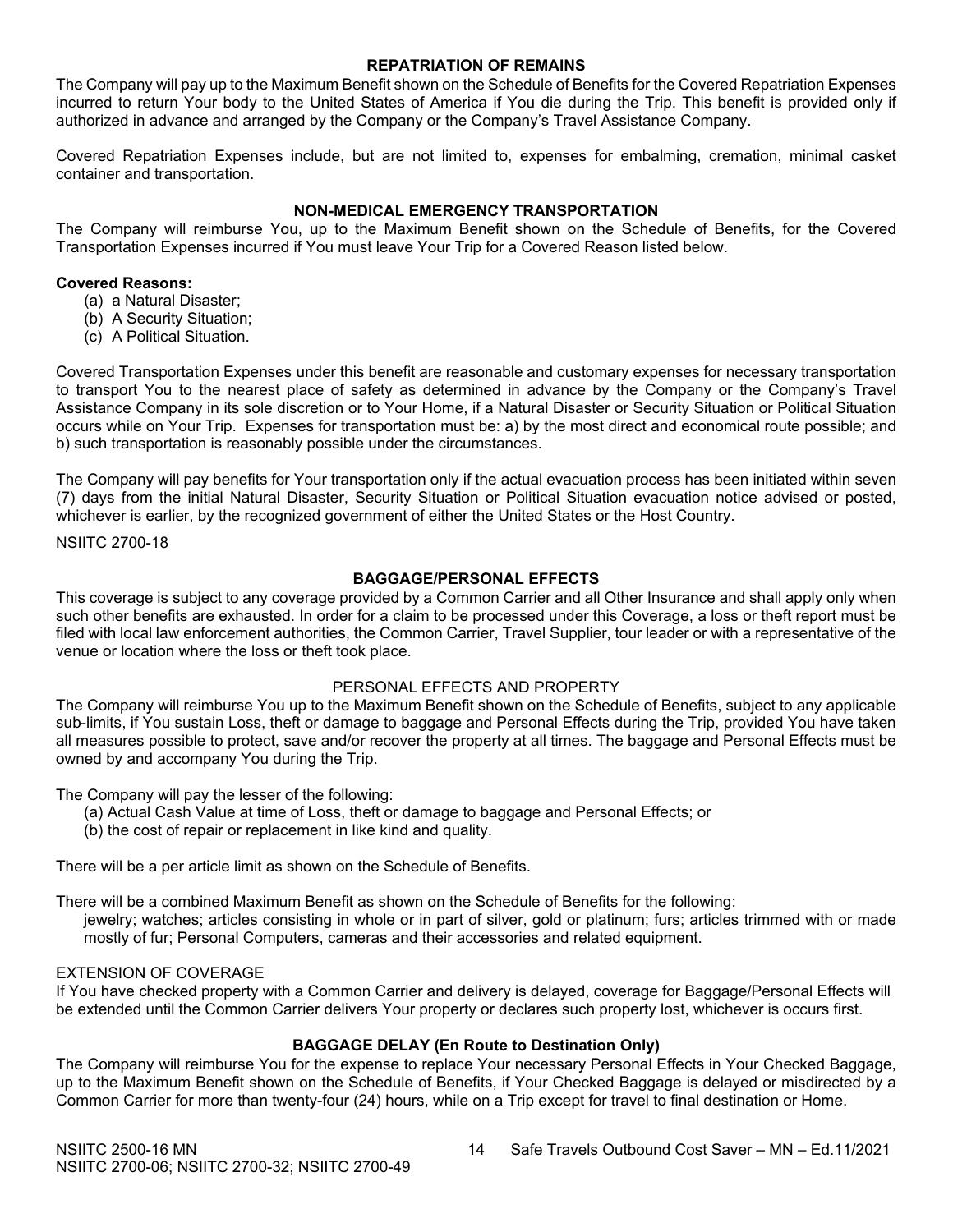You must be a ticketed passenger on a Common Carrier.

All claims must be verified by the Common Carrier who must certify the delay or misdirection. Receipts for the purchases must accompany any claim.

#### **LIMITATIONS AND EXCLUSIONS**

**The following exclusions apply to: Trip Interruption, Trip Delay, Accidental Death & Dismemberment, and Emergency Accident and Sickness Medical Expense:**

Loss caused by or resulting from:

- 1. Pre-Existing Conditions, as defined in the Definitions section (except Accidental Death & Dismemberment);
- 2. any intentionally self-inflicted injury while sane or insane unless results in the death of a non-traveling Family Member;
- 3. war, invasion, acts of foreign enemies, hostilities between nations (whether declared or not), civil war;
- 4. participation in any military maneuver or training exercise;
- 5. piloting or learning to pilot or acting as a member of the crew of any aircraft;
- 6. mental or emotional disorders, unless Hospitalized;
- 7. participation as an athlete in professional sports;
- 8. being under the influence of narcotics, unless prescribed and used in accordance with the instructions provided by a Physician or driving or operating a motor vehicle with a blood alcohol level exceeding the legal limit as defined by state law unless results in the death of a non-traveling Family Member;
- 9. intentional commission of or the attempt to commit any dishonest or fraudulent act, or criminal activity (as defined in the jurisdiction where the loss occurred);
- 10. Participation in Bodily Contact Sports, Extreme Sports, or Mountaineering;
- 11. dental treatment except as explicitly offered under Emergency Accident and Sickness Medical Expense;
- 12. any non-emergency treatment or surgery, routine physical examinations, hearing aids, eye glasses or contact lenses;
- 13. pregnancy and childbirth (except for Complications of Pregnancy) except if Hospitalized;
- 14. curtailment or delayed return for other than covered reasons;
- 15. traveling for the purpose of securing medical treatment;
- 16. services not shown as covered;
- 17. directly or indirectly, the actual, alleged or threatened discharge, dispersal, seepage, migration, escape, release or exposure to any hazardous biological, chemical, nuclear radioactive material, gas, matter or contamination;
- 18. confinement or treatment in a government Hospital; however, the United States government may recover or collect benefits under certain conditions;
- 19. services and/or supplies that do not meet the definition of Necessary Treatment;
- 20. care or treatment for which compensation is payable under Worker's Compensation Law, any Occupational Disease law; the 4800 Time Benefit plan or similar legislation;
- 21. care or treatment that is payable under any Other Insurance policy;
- 22. Accidental Injury or Sickness when traveling against the advice of a Physician;
- 23. cosmetic surgery or reconstructive surgery.

# **The following exclusions apply to Emergency Evacuation and Repatriation of Remains:**

Loss caused by or resulting from:

- 1. war, invasion, acts of foreign enemies, hostilities between nations (whether declared or not), civil war;
- 2. participation in any military maneuver or training exercise;
- 3. piloting or learning to pilot or acting as a member of the crew of any aircraft;
- 4. traveling for the purpose of securing medical treatment;
- 5. directly or indirectly, the actual, alleged or threatened discharge, dispersal, seepage, migration, escape, release or exposure to any hazardous biological, chemical, nuclear radioactive material, gas, matter or contamination;
- 6. services and/or supplies that do not meet the definition of Necessary Treatment.

# **The following exclusions apply to Baggage/Personal Effects and Baggage Delay:**

The Company will not provide benefits for any Loss or damage to:

- 1. animals;
- 2. automobiles and automobile equipment;
- 3. boats or other vehicles or conveyances;
- 4. trailers;
- 5. motors;
- 6. motorcycles;
- 7. aircraft and drones;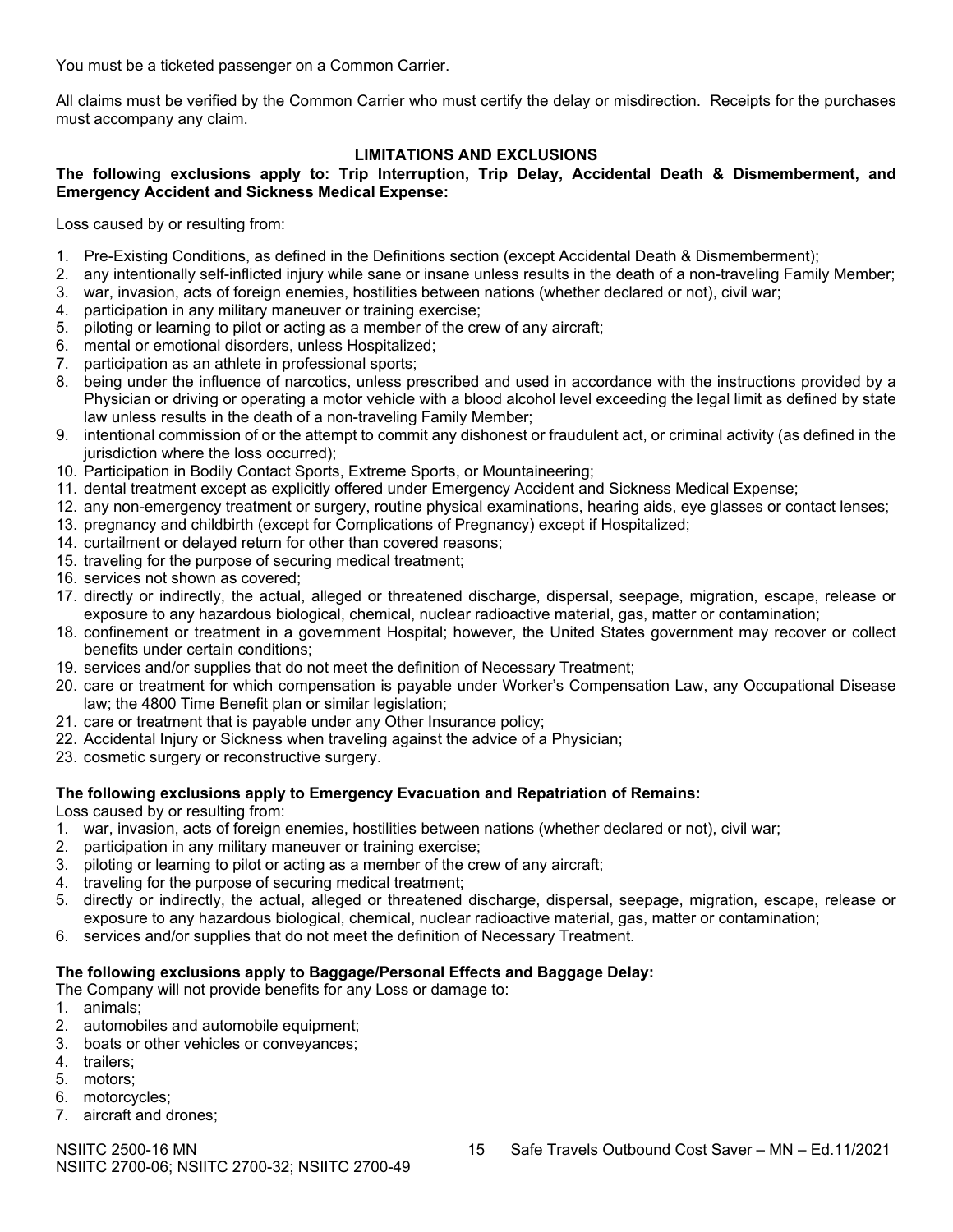- 8. bicycles (except when checked as baggage with a Common Carrier);
- 9. household effects and furnishing;
- 10. antiques and collectors' items;
- 11. eye glasses, sunglasses or contact lenses;
- 12. artificial teeth and dental bridges;
- 13. hearing aids;
- 14. artificial limbs and other prosthetic devices;
- 15. prescribed medications;
- 16. keys, cash, stamps, securities and documents;
- 17. Tickets;
- 18. credit cards;
- 19. professional or occupational equipment or property, whether or not electronic business equipment;
- 20. cell phones; Personal Computer hardware or software;
- 21. sporting equipment if loss or damage results from the use thereof;
- 22. musical instruments;
- 23. retainers and orthodontic devices.

Any Loss caused by or resulting from the following is excluded:

- 1. breakage of brittle or fragile articles;
- 2. wear and tear or gradual deterioration;
- 3. insects or vermin;
- 4. inherent vice or damage while the article is actually being worked upon or processed;
- 5. confiscation or expropriation by order of any government;
- 6. war or any act of war whether declared or not;
- 7. theft or pilferage while left unattended in any vehicle;
- 8. mysterious disappearance;
- 9. property illegally acquired, kept, stored or transported;
- 10. insurrection or rebellion;
- 11. imprudent action or omission;
- 12. property shipped as freight or shipped prior to the Scheduled Departure Date.

# **The following exclusions apply to Non-Medical Emergency Transportation:**

The Company does not cover:

- 1. Loss or expense recoverable under any Other Insurance or through an employer;
- 2. Loss or expense arising from or attributable to:
	- (a) fraudulent or criminal acts committed or attempted by You;
		- (b) alleged violation of the laws of the country You are visiting, unless the Company determines such allegations to be fraudulent, or
	- (c) failure to maintain required documents or visas;
- 3. Loss or expense arising from or attributable to:
	- (a) debt, insolvency, business or commercial failure;
	- (b) the repossession of any property; or
	- (c) Your non-compliance with a contract, license or permit;
- 4. Loss or expense arising from or due to liability assumed by You under any contract.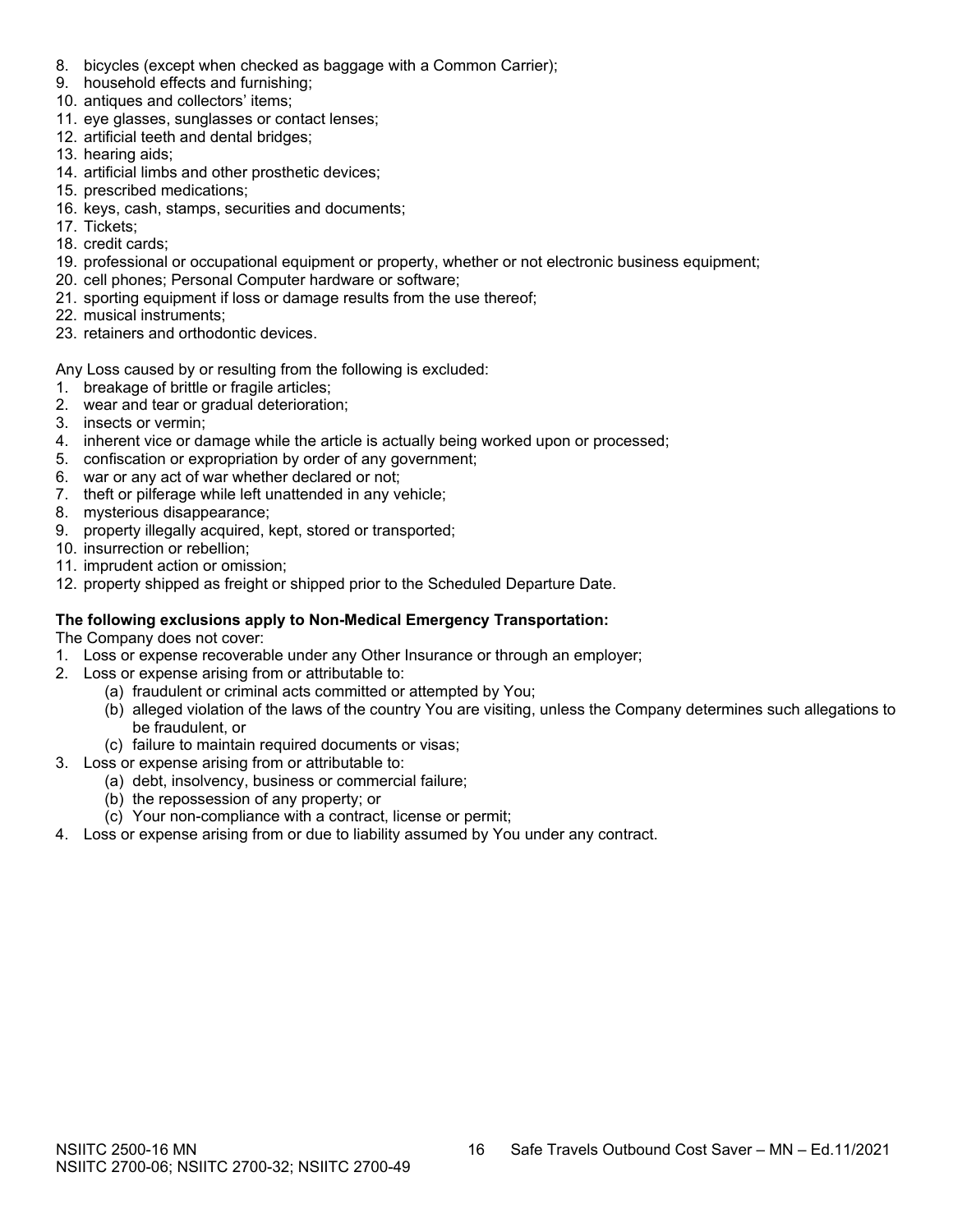

**FACTS**

# **WHAT DOES NATIONWIDE DO WITH YOUR PERSONAL INFORMATION?**

| Why?  | Financial companies choose how they share your personal information. Federal and state law       |
|-------|--------------------------------------------------------------------------------------------------|
|       | gives consumers the right to limit some but not all sharing. Federal and state law also requires |
|       | us to tell you how we collect, share, and protect your personal information. Please read this    |
|       | notice carefully to understand what we do.                                                       |
| What? | The types of personal information we collect and share depend on the product or service you      |
|       | have with us. This information can include:                                                      |
|       | Social Security number, government issued identification, and contact                            |
|       | information                                                                                      |
|       | Policy, account, and contract information                                                        |
|       | Credit reports and other consumer reports                                                        |
| How?  | All financial companies need to share customers' personal information to run their everyday      |
|       | business. In the section below, we list the reasons financial companies can share their          |
|       | customers' personal information; the reasons Nationwide chooses to share; and whether you can    |
|       | limit this sharing.                                                                              |

| Reasons we can share your personal information                      | Does Nationwide share? | Can you limit this<br>sharing? |
|---------------------------------------------------------------------|------------------------|--------------------------------|
| For our everyday business purposes— such as to process your         | Yes                    | N <sub>0</sub>                 |
| transactions, maintain your account(s), respond to court orders and |                        |                                |
| legal investigations, or report to credit bureaus                   |                        |                                |
| For our marketing purposes— to offer our products and services      | Yes                    | N <sub>0</sub>                 |
| to you                                                              |                        |                                |
| For joint marketing with other financial companies                  | Yes                    | No.                            |
| For our affiliates' everyday business purposes-information          | Yes                    | N <sub>0</sub>                 |
| about your transactions and experiences                             |                        |                                |
| For our affiliates' everyday business purposes—information          | Yes                    | Yes                            |
| about your creditworthiness                                         |                        |                                |
| For our affiliates to market to you                                 | Yes                    | Yes                            |
| For nonaffiliates to market to you                                  | Yes                    | Yes                            |

| To limit our | Call us toll free at 1-866-280-1809 and our menu will prompt you through your choices.                                                                                                                                                                                                                                                                                           |
|--------------|----------------------------------------------------------------------------------------------------------------------------------------------------------------------------------------------------------------------------------------------------------------------------------------------------------------------------------------------------------------------------------|
| sharing      | If you have previously opted out, your preference remains on file and you do not need to opt<br>out again.                                                                                                                                                                                                                                                                       |
|              | Please have your account or policy number handy when you call.<br>Please note: If you are a <i>new</i> customer, we can begin sharing your information 30 days from the<br>date we sent this notice. When you are no longer our customer, we continue to share your<br>information as described in this notice. However, you can contact us at any time to limit our<br>sharing. |
|              | 1-833-424-4932                                                                                                                                                                                                                                                                                                                                                                   |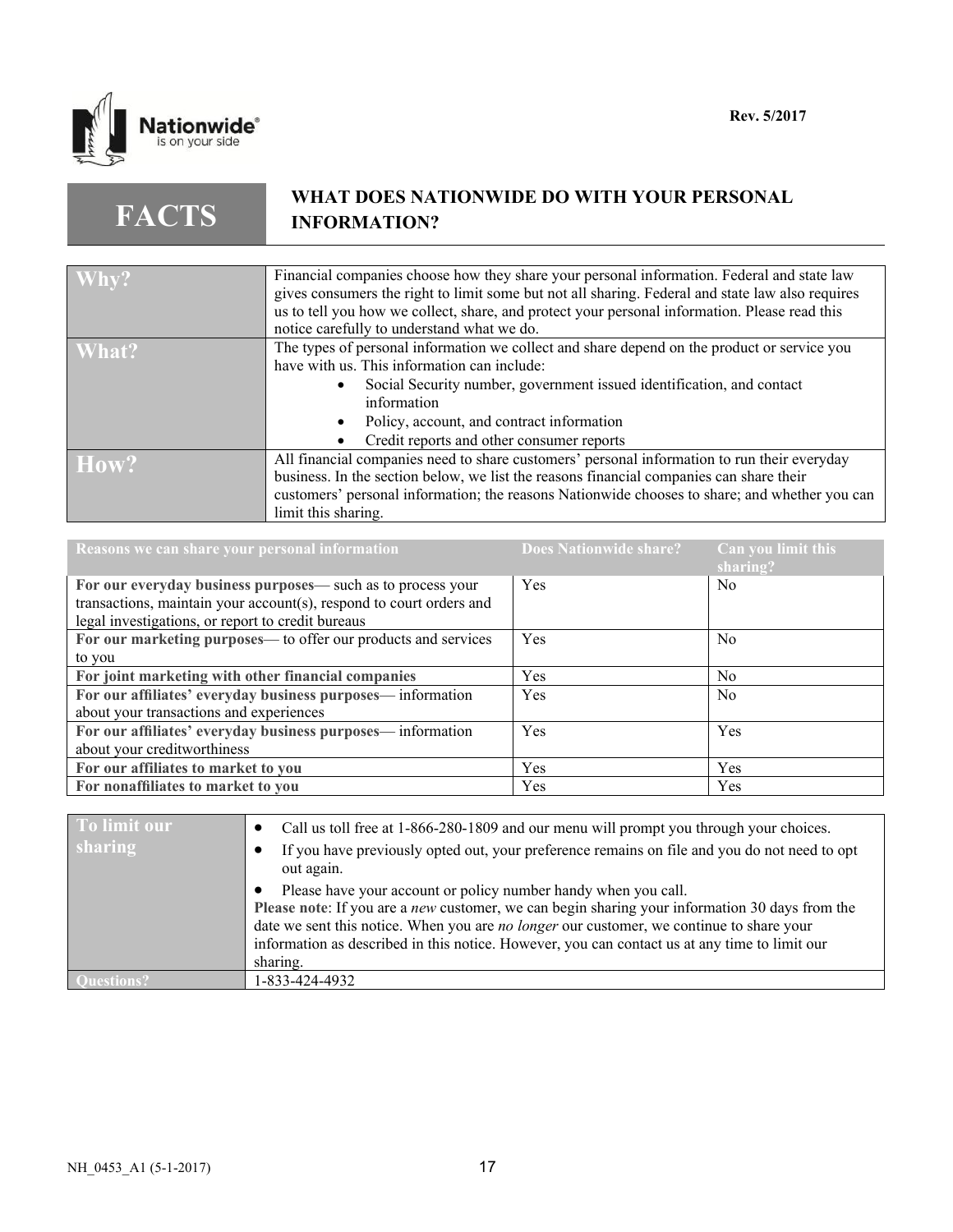| Who we are                                                                            |                                                                                                                                                                                                                                                                                                           |  |
|---------------------------------------------------------------------------------------|-----------------------------------------------------------------------------------------------------------------------------------------------------------------------------------------------------------------------------------------------------------------------------------------------------------|--|
| Who is providing this notice?                                                         | Nationwide Life Insurance Company                                                                                                                                                                                                                                                                         |  |
| <b>What we do</b>                                                                     |                                                                                                                                                                                                                                                                                                           |  |
| How does Nationwide protect my personal<br>information?                               | To protect your personal information from unauthorized access and use, we<br>use security measures that comply with federal and state law. These measures<br>include computer safeguards and secured files and buildings. We limit access<br>to your information to those who need it to do their job.    |  |
| How does Nationwide collect my personal                                               | We collect your personal information, for example, when you:                                                                                                                                                                                                                                              |  |
| information?                                                                          | Apply for insurance<br>٠                                                                                                                                                                                                                                                                                  |  |
|                                                                                       | Make a payment or file a claim<br>٠                                                                                                                                                                                                                                                                       |  |
|                                                                                       | Conduct business with us<br>We also collect your personal information from others, such as credit bureaus,<br>affiliates, or other companies.                                                                                                                                                             |  |
| Why can't I limit all sharing?                                                        | Federal and state law gives you the right to limit only:                                                                                                                                                                                                                                                  |  |
|                                                                                       | Sharing for affiliates' everyday business purposes—information about<br>$\bullet$<br>your creditworthiness;                                                                                                                                                                                               |  |
|                                                                                       | Affiliates from using your information to market to you; and<br>$\bullet$                                                                                                                                                                                                                                 |  |
|                                                                                       | Sharing for nonaffiliates to market to you.<br>$\bullet$                                                                                                                                                                                                                                                  |  |
|                                                                                       | State laws and individual companies may give you additional rights to limit                                                                                                                                                                                                                               |  |
|                                                                                       | sharing. See below for more information.                                                                                                                                                                                                                                                                  |  |
| What happens when I limit sharing for an<br>account I hold jointly with someone else? | Your choices will apply to everyone on your account.                                                                                                                                                                                                                                                      |  |
| <b>Definitions</b>                                                                    |                                                                                                                                                                                                                                                                                                           |  |
| <b>Affiliates</b>                                                                     | Companies related by common ownership or control. They can be financial<br>and nonfinancial companies. These companies include Nationwide Life<br>Insurance Company, Nationwide Bank, and Nationwide Property and Casualty<br>Insurance Company. Visit nationwide.com for a list of affiliated companies. |  |
| <b>Nonaffiliates</b>                                                                  | Companies not related by common ownership or control. They can be<br>financial and nonfinancial companies.                                                                                                                                                                                                |  |
| <b>Joint marketing</b>                                                                | A formal agreement between nonaffiliated financial companies that together<br>market financial products or services to you.                                                                                                                                                                               |  |
| <b>Other important information</b>                                                    |                                                                                                                                                                                                                                                                                                           |  |

**California Residents:** We currently do not share information we collect about you with affiliated or nonaffiliated companies for their marketing purposes. Therefore, you do not need to opt out.

**Nevada Residents**: You may request to be placed on our internal Do Not Call list. Send an email with your phone number to privacy@nationwide.com. You may request a copy of our telemarketing practices. For more on this Nevada law, contact Bureau of Consumer Protection, Office of the Nevada Attorney General, 555 E. Washington St., Suite 3900, Las Vegas, NV 89101; Phone number: 1-702-486-3132; email: BCPINFO@ag.state.nv.us.

**Vermont Residents**: For Vermont customers only. We will not share your personal information for marketing purposes with the Nationwide family of companies or third parties without your authorization, except as permitted by law.

**AZ, CA, CT, GA, IL, ME, MA, MT, NV, NJ, NM, NC, ND, OH, OR, and VA Residents**: The Term "Information" means information we collect during an insurance transaction. We will not use your medical information for marketing purposes without your consent. We may share information with others, including insurance regulatory authorities, law enforcement, consumer reporting agencies, and insurance-support organizations without your prior authorization as permitted or required by law. Information we obtain from a report prepared by an insurance-support organization may be retained by that insurancesupport organization and disclosed to others.

#### **Accessing your information**

You can ask us for a copy of your personal information. Please send your request to the address below and have your signature notarized. This is for your protection so we may prove your identity. Please include your name, address, and policy number. You can change your personal information at Nationwide.com or by calling your agent. We can't change information that other companies, like credit agencies, provide to us. You'll need to ask them to change it.

**Trawick International** Attn: Privacy Officer P.O. Box 2284, Fairhope, AL 36533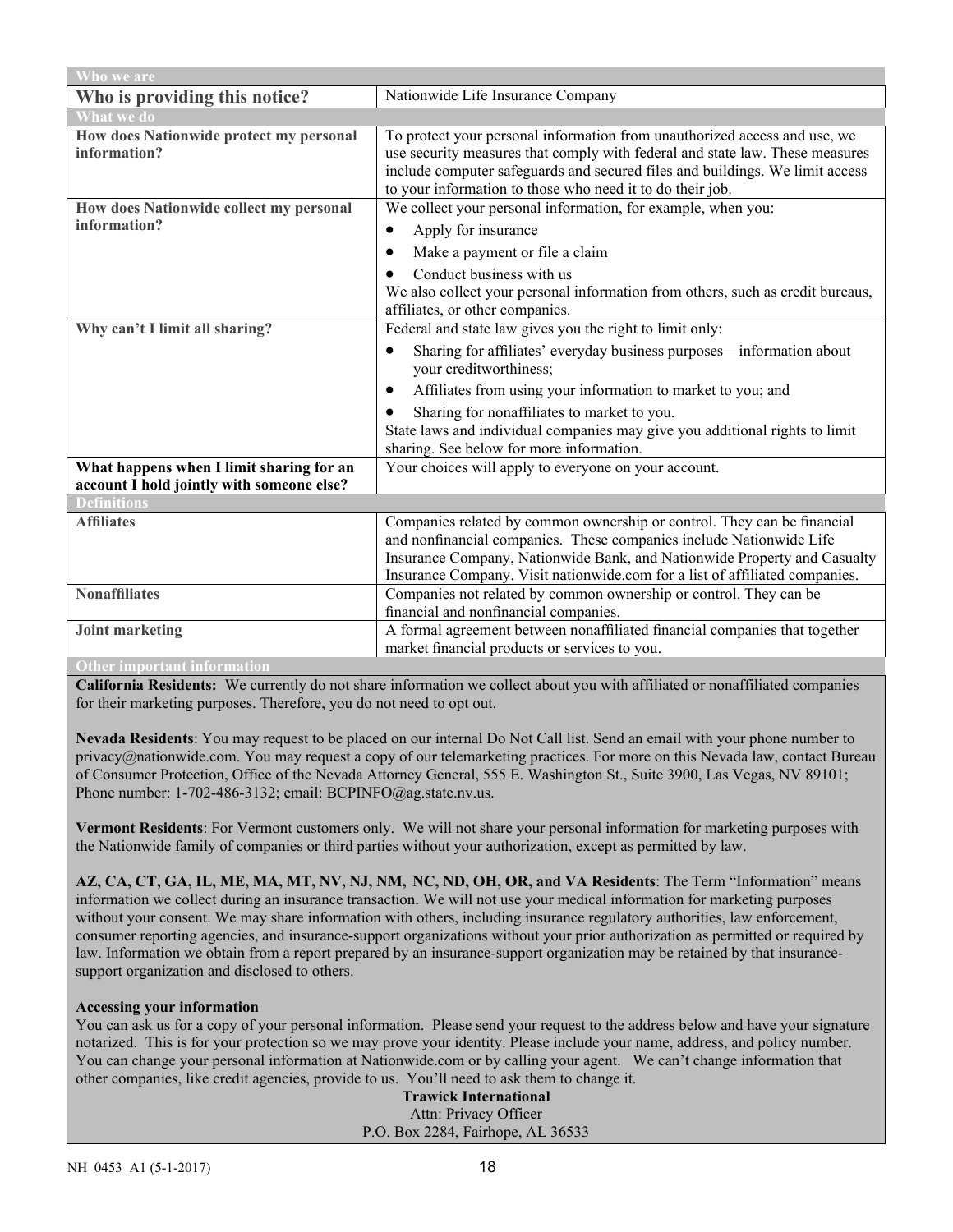# **Travel Assistance Program Description – Provided by On Call International**

## **Emergency Transportation Services**

Emergency Medical Evacuation/Medically-Necessary Repatriation • Repatriation of Mortal Remains • Transportation after Stabilization • Visit by Family Member/Friend • Return of Dependent Children

#### **Travel Support Services**

Medical Monitoring • Hotel Arrangements for Convalescence • Medical and Dental Search and Referral • Advance of Emergency Medical Expenses • Assistance with Replacement Medication, Medical Devices, and Eyeglasses or Corrective Lenses • Transfer of Insurance Information and Medical Records • Assistance with Emergency Travel Arrangements • Interpretation/Translation • Locating Lost or Stolen Items • Emergency Cash Advance

## **FOR 24/7 TRAVEL ASSISTANCE SERVICES ONLY**

CALL TOLL FREE: 855-464-8974 (within the United States and Canada)

> OR CALL COLLECT: 603-328-1361 (From all other locations)

# **Travel Assistance Services Details**

# *Travel Support Services*

- Interpretation/Translation: Upon request, On Call will assist with telephone interpretation in all major languages. If you require ongoing or more complex translation services, On Call will refer you to local translators.
- Locating Lost or Stolen Items: On Call will assist in locating lost luggage, and help you coordinate the replacement of transportation tickets, travel documents or credit cards.
- Medical Monitoring: During the course of a medical emergency resulting from an accident or sickness, On Call will monitor your case to determine whether the care is adequate from a Western Medical perspective.
- Medical and Dental Search and Referral: On Call will assist you in finding physicians, dentists and medical facilities in the area where you are traveling.
- Advance of Emergency Medical Expenses: On Call will advance on-site emergency inpatient medical payments to secure admit or discharge upon receipt of satisfactory assignment of benefits from you, a family member or friend. Assignment of benefits allows Insurer to claim with the Insured's primary insurance when hospital refuses admission or discharge.
- Assistance with Replacement Medication, Medical Devices, and Eyeglasses or Corrective Lenses: On Call will arrange to fill a prescription that has been lost, forgotten, or requires a refill, subject to local law, whenever possible. On Call will also arrange for shipment of replacement eyeglasses/corrective lenses or medical devices. You are responsible for payments of all costs related to these services.
- Transfer of Insurance Information and Medical Records: Upon your request, On Call will help relay insurance information during your hospital admission and assist with transferring your medical information and records to your treating physician.
- Assistance with Vaccine and Blood Transfers: If based upon your physician's prescription, needed vaccines or blood products are not available locally, On Call will coordinate the transfer where possible and permissible by law. You are responsible for all expenses related to this service.

# *Non-Insurance Personal Assistance Services*

These are Non-Insurance Services provided by On Call International:

- Pre-Trip Information: Upon request, On Call will provide information services such as: visa and passport requirements, health hazard advisories, currency exchange, inoculation and immunization requirements, temperature and weather conditions and embassy and consulate referrals.
- Interpretation/Translation: If during your Trip you need an interpretation, On Call will assist with telephone interpretation in all major languages. If you require ongoing or more complex translation services, On Call will refer you to local translators.
- Legal Referral/Bail: Upon request, On Call will provide you with referrals to a local lawyer. All costs associated with this service are your responsibility. In case of your incarceration, On Call will notify the proper embassy or consulate, arrange the receipt of funds from third party sources and locate an attorney and bail bonds, where permitted by law, with satisfactory guarantee of reimbursement from you, family member or friend. You are responsible for associated fees.
- Emergency Cash Advance: On Call will advance up to \$500 after satisfactory guarantee of reimbursement from you. Any fees associated with the transfer or delivery of funds are your responsibility.